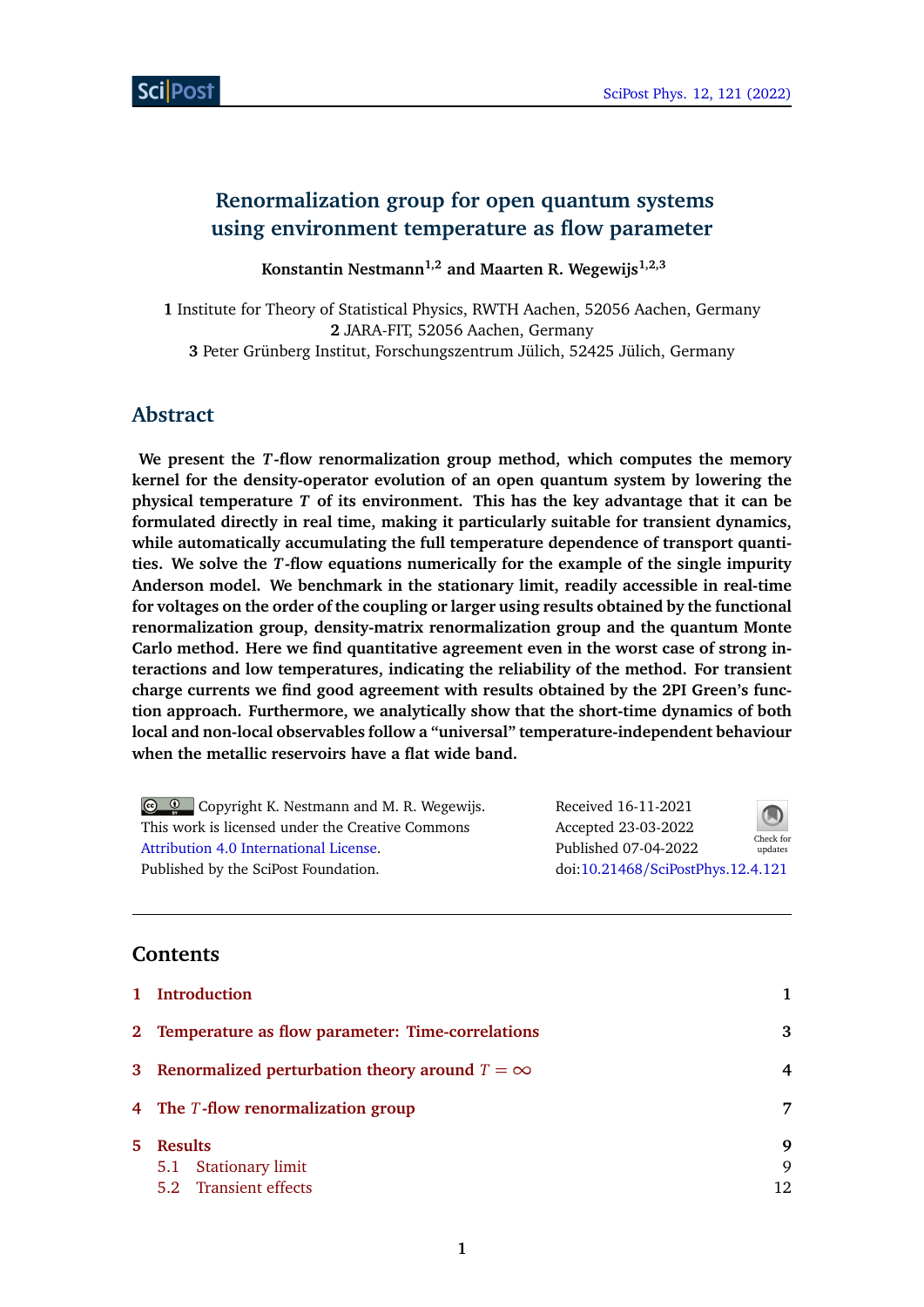#### ScilPost

| 6 Summary and outlook                            | 14 |
|--------------------------------------------------|----|
| A Definition of effective supervertices          | 16 |
| B Temperature dependence of the propagator $\Pi$ | 17 |
| C Finiteness of $T$ -flow equations              | 17 |
| D Different reservoir temperatures               | 18 |
| E Numerical solution of the $T$ -flow equations  | 18 |
| <b>F</b> Exact solution at $U = 0$               | 19 |
| <b>References</b>                                | 20 |

# <span id="page-1-0"></span>**1 Introduction**

The physics of open quantum systems is crucial to many fields and much progress has been made in the description of their transient and non-equilibrium dynamics. By now certain situations are well understood and characterized, such as the important case of memoryless Markovian semigroup dynamics governed by the Gorini-Kossakowski-Sudarshan-Lindblad  $(GKSL)$  [[1,](#page-19-1) [2](#page-19-2)] quantum master equation  $(QME)$ , which typically arises in the limits of weak coupling or high temperature. As the temperature is lowered towards the system-reservoir coupling scale, the dynamics is no longer well described by a semigroup. The required nonsemigroup corrections are however often unproblematic to compute using well-developed perturbation expansions of either the memory kernel [[3](#page-19-3)] or the time-local generator [[4](#page-19-4)], whose precise connection has only recently been worked out [[5,](#page-19-5) [6](#page-19-6)]. In contrast, the description of physics at low temperatures, strong coupling and large interactions remains challenging although much progress has been made. Various advanced methods focusing on either stationary or time-dependent quantities have been devised, such as the functional [[7–](#page-19-7)[9](#page-20-0)], numerical [[10,](#page-20-1) [11](#page-20-2)] or density matrix renormalization groups [[12,](#page-20-3) [13](#page-20-4)], quantum Monte Carlo methods [[14](#page-20-5)] or path integral approaches [[15,](#page-20-6)[16](#page-20-7)], to name but a few. Here we focus in particular on semi-analytical calculations of the dynamics of the density operator, in particular the realtime renormalization group (RTRG) method [[3](#page-19-3)] based on a diagrammatic expansion of the memory kernel. Its most recent formulation, the so-called *E*-flow RG scheme [[17](#page-20-8)], has been successfully applied to a range of models [[18–](#page-20-9)[21](#page-20-10)] and provides a number of key technical ideas for the present paper.

However, already an earlier version of the RTRG approach led to the interesting insight [[22,](#page-21-0) [23](#page-21-1)] that the Liouville density-operator space for a large class of fermionic models can be elegantly generated using "superfermionic" excitations [[24](#page-21-2)], simplifying this theory both in frequency *and* time representation. This led on the one hand to the discovery of the nonperturbative fermionic duality [[25,](#page-21-3) [26](#page-21-4)], an exact "dissipative symmetry" which cross-relates different eigenvalues and -vectors of the memory kernel and propagator in a simple fashion. Corresponding exact relations for the Kraus measurement operators of the dynamics, the timelocal generator and its Lindblad jump rates and -operators have recently been worked out [[27](#page-21-5)]. On the other hand, it was found that approximate calculations could be improved beyond the standard bare perturbation theory [[28,](#page-21-6) [29](#page-21-7)]: by directly going to the wideband limit a much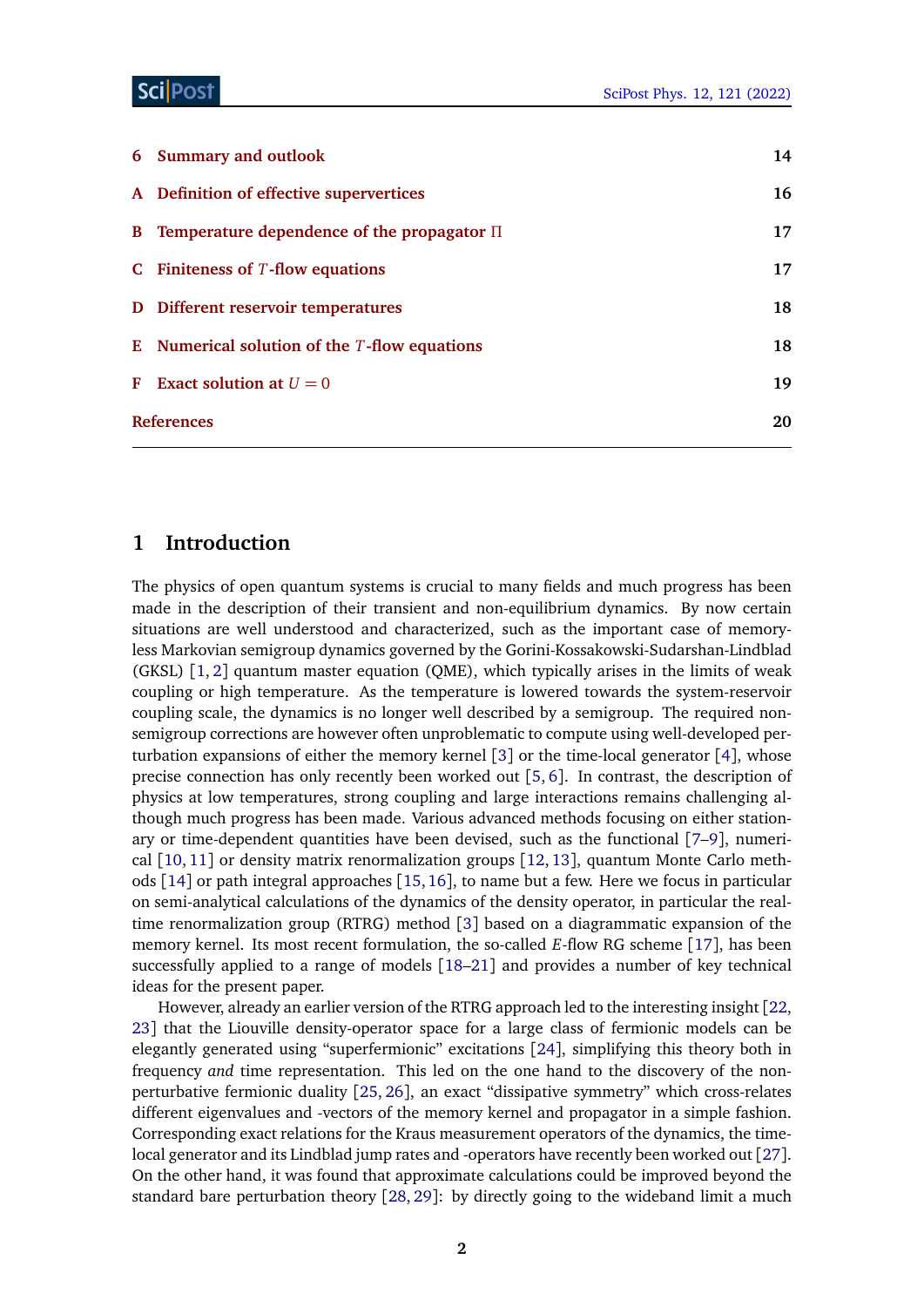simplified *renormalized* perturbation series was obtained [[6,](#page-19-6) [22,](#page-21-0) [23,](#page-21-1) [30](#page-21-8)]. Unlike the bare expansion around the decoupled limit *Γ* → 0 of reversible dynamics, here one expands around the *high-temperature limit*  $T \rightarrow \infty$ , which already includes dissipative behaviour into the reference solution of the series. This leads to completely different – and often better behaved – memory-kernel approximations  $[6, 22, 23, 30]$  $[6, 22, 23, 30]$  $[6, 22, 23, 30]$  $[6, 22, 23, 30]$  $[6, 22, 23, 30]$  $[6, 22, 23, 30]$  $[6, 22, 23, 30]$  $[6, 22, 23, 30]$  $[6, 22, 23, 30]$  and facilitates solution of exactly solvable cases [[23,](#page-21-1)[27,](#page-21-5)[30](#page-21-8)].

In the present paper we pursue this development further and introduce the *T*-flow method. It allows to compute the memory kernel using the physical temperature *T* as a renormalizationgroup flow parameter starting from  $T = \infty$ , where the evolution is known to be a GKSLsemigroup [[22,](#page-21-0) [23](#page-21-1)] with simple jump operators [[27,](#page-21-5) [30](#page-21-8)]. The basic idea is to obtain the lowtemperature dynamics by literally lowering the physical temperature of the system's environment in small steps and systematically computing the memory kernel corrections that this generates. For this task the above mentioned renormalized perturbation expansion forms the natural starting point and we show how it can be combined with key techniques of the later developed *E*-flow scheme: by simply taking a *T* derivative (instead of an *E* derivative) of the full diagrammatic series for the memory kernel and the effective vertices one readily obtains a self-consistent hierarchy of differential equations, which can be systematically approximated while self-consistently keeping full time-propagators between the effective vertices.

In contrast to the *E*-flow method, we can formulate everything directly either in the time or frequency domain. Here we focus on numerically solving the *T*-flow RG equations in time space for the example of an interacting Anderson dot. Notably, in doing so we automatically generate solutions for all temperatures. One thus works directly in terms of the temperature dependence of relevant time-evolving quantities, which are closely connected to the manybody physics of interest and their experimental signatures. Clearly, this built-in feature of the *T*-flow is of special interest for thermoelectric calculations which are, however, beyond the scope of the present work.

The paper is organized as follows. In Sec. [2](#page-2-0) we connect the time correlations of the environment to the key idea of the *T*-flow. Here we merely try to provide some physical intuition for the later technical developments. In Sec. [3](#page-3-0) we introduce the exemplary Anderson model, its superfermion Liouville-space formulation and the renormalized perturbation theory around  $T = \infty$ . From this natural starting point we derive the *T*-flow equations in Sec. [4](#page-6-0) borrowing techniques from the *E*-flow. We present our first results in Sec. [5,](#page-9-0) focusing on charge currents, occupations and charge fluctuations after verifying the legitimacy of the computed propagators (complete positivity). We investigate the reliability of our approach by comparison with various other methods and as a first application we investigate the impact of the interaction on the phenomenon of reentrant charge decay [[30](#page-21-8)]. We summarize and point out future directions in Sec. [6](#page-13-0) and discuss relations of our technical results to the broader understanding of memory effects in open quantum systems [[31](#page-21-9)]. We set  $\hbar = k_B = 1$ .

#### <span id="page-2-0"></span>**2 Temperature as flow parameter: Time-correlations**

We first consider for simplicity a system in contact with a single environment, the latter initially in equilibrium at temperature *T*. As mentioned in the introduction, the basic idea of the *T*-flow is to calculate low-temperature dynamics by literally lowering the temperature of the environment step-by-step. To develop some intuition for this we focus on the environment correlations. This suggests that our method is similar in spirit to Wilson's RG for critical systems [[32](#page-21-10)] with the key difference that correlations in time – instead of space – are at the focus. In particular, the temperature *T* sets the inverse correlation time and we will show in the next section that these time-correlations are effectively encoded into a single temperature-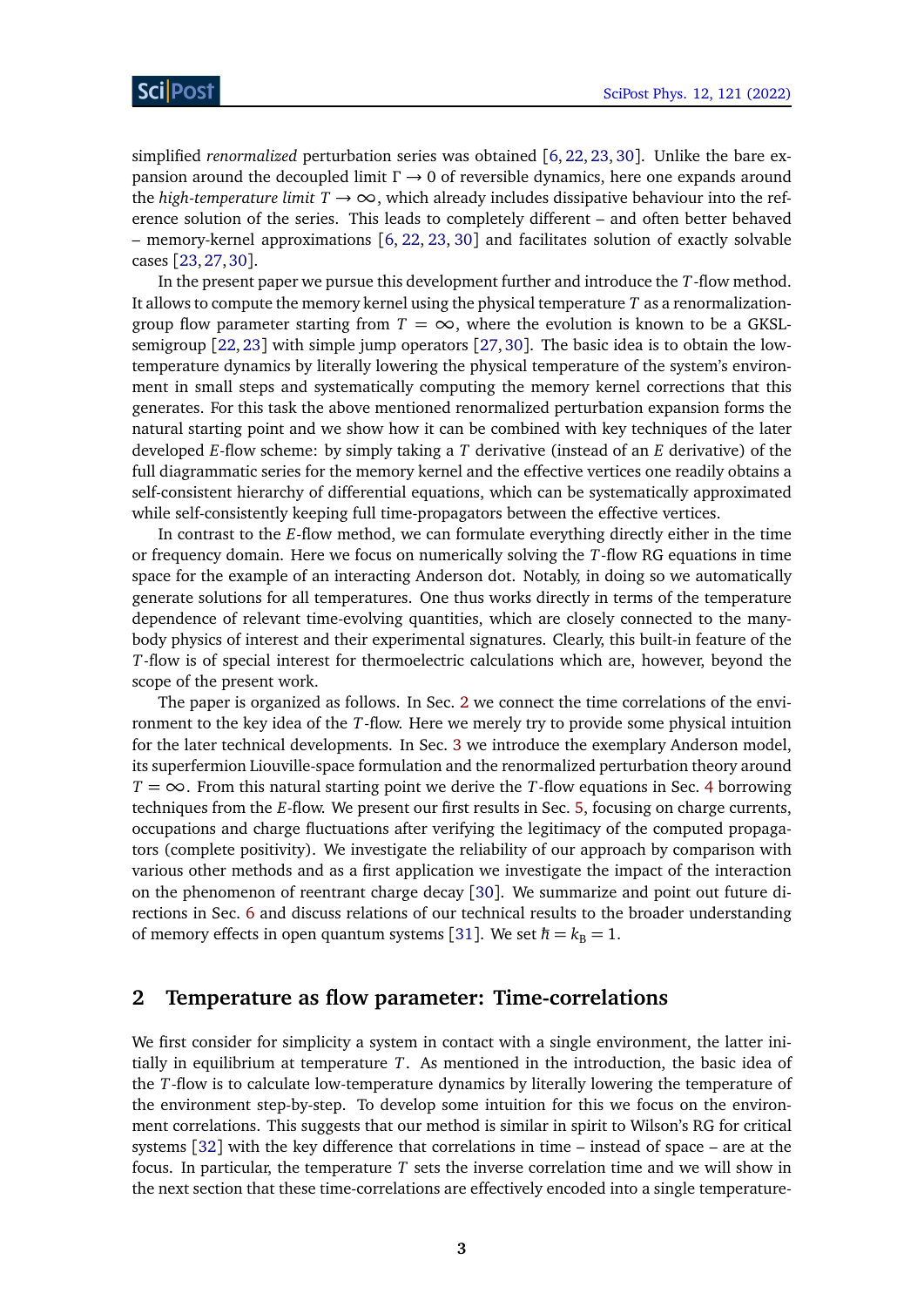dependent correlation function  $\gamma^-(t,T)$ . The crucial underlying assumption for this is that the reservoirs are *non-interacting*: in this case all multi-particle correlation functions of the reservoirs – determining the time-nonlocal backaction of the system via the memory kernel *Σ* – factorize into one-particle functions (Wick-theorem).

Following Wilson's idea we set up a flow from the high-temperature limit where the correlations are short-ranged ( $\gamma$ <sup>-</sup> = 0 for *T* → ∞) to one with long-ranged power laws ( $\gamma$ <sup>-</sup>  $\propto$  1/*t* for  $T \rightarrow 0$ ). Thus, in the low-temperature regime of interest different time scales contribute equally when integrating power law correlations (e.g.  $\int_{t}^{10t} dt'/t' = \ln 10$  independent of *t*) to compute the dynamics. An important difference with Wilson's RG is that we do not introduce an artificial flow parameter into the description, but instead use a variable that is already part of the problem. This is similar in spirit to the *E*-flow RG method for open quantum systems [[17](#page-20-8)], which by choosing the Laplace variable *E* as flow parameter is intrinsically bound to the frequency domain, in the sense that only at the end of the calculation one can go to the conjugate time-domain. By instead choosing the physical environment temperature *T* we remain flexible to work in either domain.

Whereas at high temperatures the dynamics can be computed via a memory kernel *Σ* using perturbation theory, this becomes unreliable at low temperatures, because the slowly decaying correlations amplify higher order contributions requiring a more systematic treatment. In the *T*-flow this is done by integrating out thermal fluctuations in many small steps  $\delta T$ , as opposed to treating the entire correction  $T = \infty \rightarrow 0$  in one piece. Thus the reduction of thermal fluctuations generates effective higher-order coupling effects. These corrections are controlled by the temperature sensitivity of the correlation function,  $\partial_T \gamma^-$ . A key observation is that this quantity never behaves as a power law in time and even vanishes at  $T = 0$  for all times, in contrast to  $\gamma^-$  itself which is divergent for  $t \to 0$  and slowly decaying for  $t \to \infty$ . In this sense, the computation of the temperature sensitivity of the memory kernel,  $\partial_T \Sigma$ , is better behaved than that of *Σ* itself. This is very similar to the calculation the memory kernel in the *E*-flow method [[17](#page-20-8)].

At this point it is important to note that we do not change temperature as function of time. Instead we consider the entire dynamics – via its memory-kernel – at temperatures *T* and  $T - \delta T$  when we stepwise lower the temperature. Proceeding this way it is by no means obvious that we do not pass through  $T = 0$  and continue to negative temperatures. However, the above mentioned properties of the temperature sensitivity of the correlation function ensure that this does not happen: as we will see, the *T*-flow terminates at the fixed point  $T = 0$ :

<span id="page-3-1"></span>
$$
\lim_{T \to 0} \frac{\partial \Sigma}{\partial T}(t, T) = 0. \tag{1}
$$

Finally, before turning to the technical implementation, we highlight that because in our *T*-flow method temperature itself serves as a flow parameter it does not play the role of a cut off in the technical RG sense (there is no other running energy scale). This should not be confused with the fact explained above that temperature sets the inverse correlation time beyond which time integrations stop contributing, i.e., it does cut off time integrations in the ordinary non-RG sense (time is not a flow parameter).

## <span id="page-3-0"></span>**3 Renormalized perturbation theory around**  $T = \infty$

With these ideas in mind, we now concretely set up the approach for the Anderson impurity model, noting that the following analysis can be extended straightforwardly to a large class of relevant fermionic transport models, see Refs. [[23,](#page-21-1) [25,](#page-21-3) [27](#page-21-5)] for details. The system consists of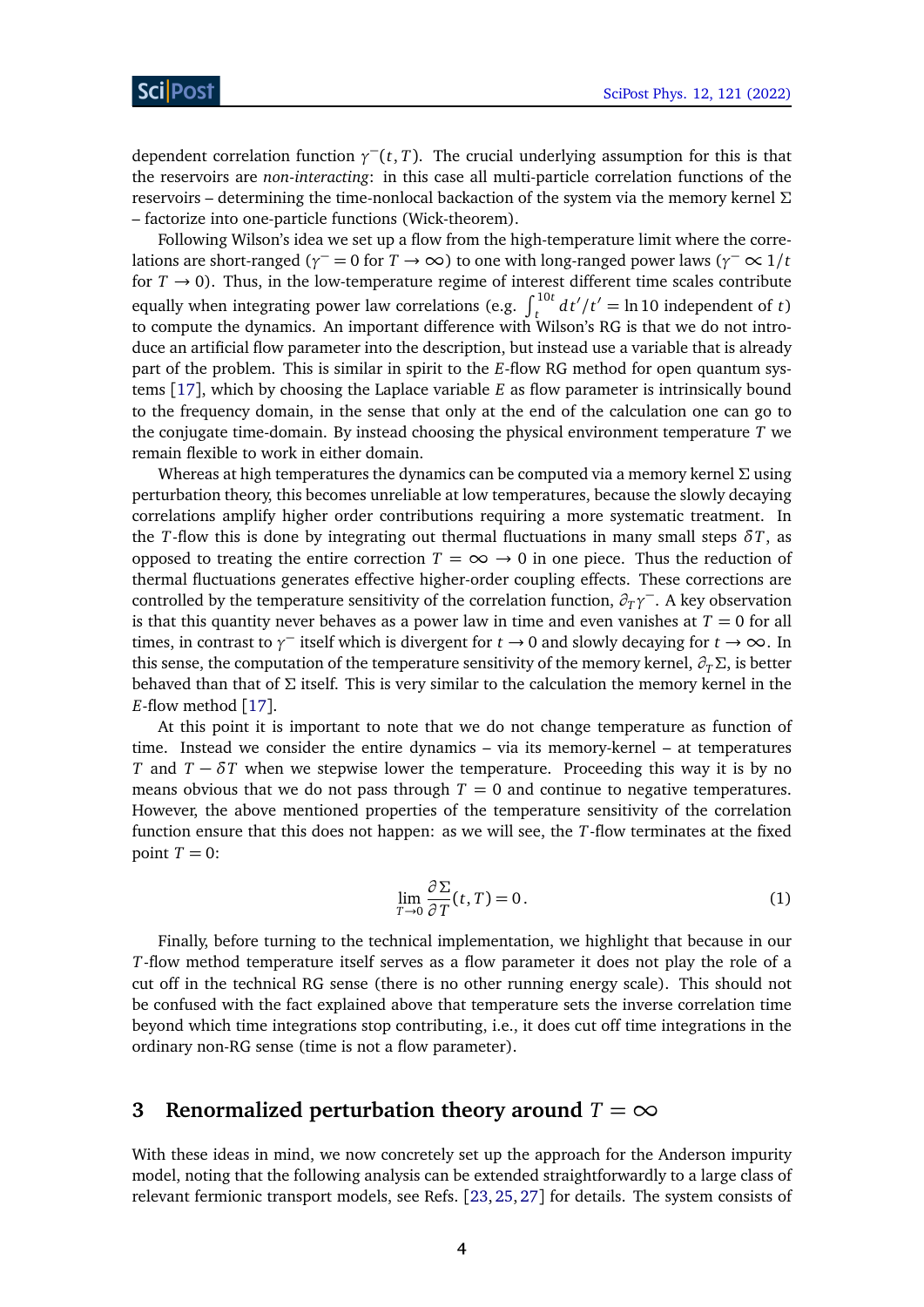Sci Post

a single orbital quantum dot with energy *ε* and Coulomb repulsion *U* described by

$$
H = \epsilon (n_{\uparrow} + n_{\downarrow}) + U n_{\uparrow} n_{\downarrow}, \tag{2}
$$

where  $n_{\sigma} = d_{\sigma}^{\dagger} d_{\sigma}$  denotes the number operator for spin  $\sigma$ . Several non-interacting electron reservoirs

$$
H_R = \sum_{r\sigma} \int d\omega (\omega + \mu_r) a_{r\sigma}^\dagger(\omega) a_{r\sigma}(\omega), \qquad (3)
$$

are connected to the dot via tunnel junctions

$$
H_T = \sum_{r\sigma} \int d\omega \sqrt{\frac{\Gamma_{r\sigma}}{2\pi}} \left( a_{r\sigma}^\dagger(\omega) d_{\sigma} + d_{\sigma}^\dagger a_{r\sigma}(\omega) \right). \tag{4}
$$

We take the reservoirs labelled by *r* to be initially in grand canonical thermal equilibrium at different temperatures  $T_r$  and chemical potentials  $\mu_r$ . The spin-dependent spectral densities *Γr<sup>σ</sup>* are assumed to be energy independent (wideband limit) and real-valued. The total system is described by

<span id="page-4-4"></span><span id="page-4-2"></span><span id="page-4-1"></span>
$$
H_{\text{tot}} = H + H_R + H_T. \tag{5}
$$

Assuming that the total initial state is a product state,  $\rho_{\text{tot}}(0) = \rho_0 \otimes \rho_R$ , there is a welldefined propagator  $\Pi(t)$  of the system density operator,  $\rho(t) = \Pi(t)\rho_0$  for arbitrary initial states  $\rho_0$ . The propagator satisfies the time-nonlocal quantum master equation [[3,](#page-19-3)[33,](#page-21-11)[34](#page-21-12)]

$$
\dot{\Pi}(t) = -iL\Pi(t) - i\int_0^t ds \mathcal{K}(t,s)\Pi(s),\tag{6}
$$

where  $L \bullet := [H, \bullet]$  is the local Liouvillian and K denotes the memory kernel. In our case the memory kernel depends only on time differences,  $\mathcal{K}(t,s) \equiv \mathcal{K}(t-s)$ , since the system is timetranslation invariant. By directly computing the propagator, we can analyse the time-evolution for arbitrary initial states  $\rho_0.$ 

A standard way to compute K is via a bare perturbation theory in the coupling *Γ* [[28,](#page-21-6)[35](#page-21-13)]. We will use this as an example to introduce the superfermion description of Liouville space and some notation. With the fermion parity operator  $(-1)^n := (1 - 2n) \cdot (1 - 2n)$  and fermion operators

<span id="page-4-0"></span>
$$
d_{\eta\sigma} := \begin{cases} d_{\sigma}^{\dagger} & \text{for } \eta = + \\ d_{\sigma} & \text{for } \eta = - \end{cases}
$$
 (7)

superfermions denote superoperators acting on an operator argument • as

$$
G_{\eta\sigma}^p \bullet := \frac{1}{\sqrt{2}} \Big[ d_{\eta\sigma} \bullet + p(-1)^n \bullet (-1)^n d_{\eta\sigma} \Big]. \tag{8}
$$

Roughly speaking,  $p = +$  gives a creation and  $p = -$  an annihilation superoperator, similarly to their operator analogues [\(7\)](#page-4-0). For example, superfermions anticommute as

<span id="page-4-3"></span>
$$
\left\{G_1^{p_1}, G_2^{p_2}\right\} = \delta_{p_1 \bar{p}_2} \delta_{1\bar{2}},\tag{9}
$$

where we use multi-indices  $1 \equiv (\eta_1, \sigma_1)$  and the notation  $\bar{p} := -p$ ,  $\bar{1} := (-\eta_1, \sigma_1)$ . They furthermore respect a super-Pauli principle, ( $G_1^p$  $1<sup>p</sup>$   $(1)<sup>2</sup>$  = 0, which formally means that it is impossible to create (or annihilate) the same superfermion twice [[23](#page-21-1)]. Any superoperator can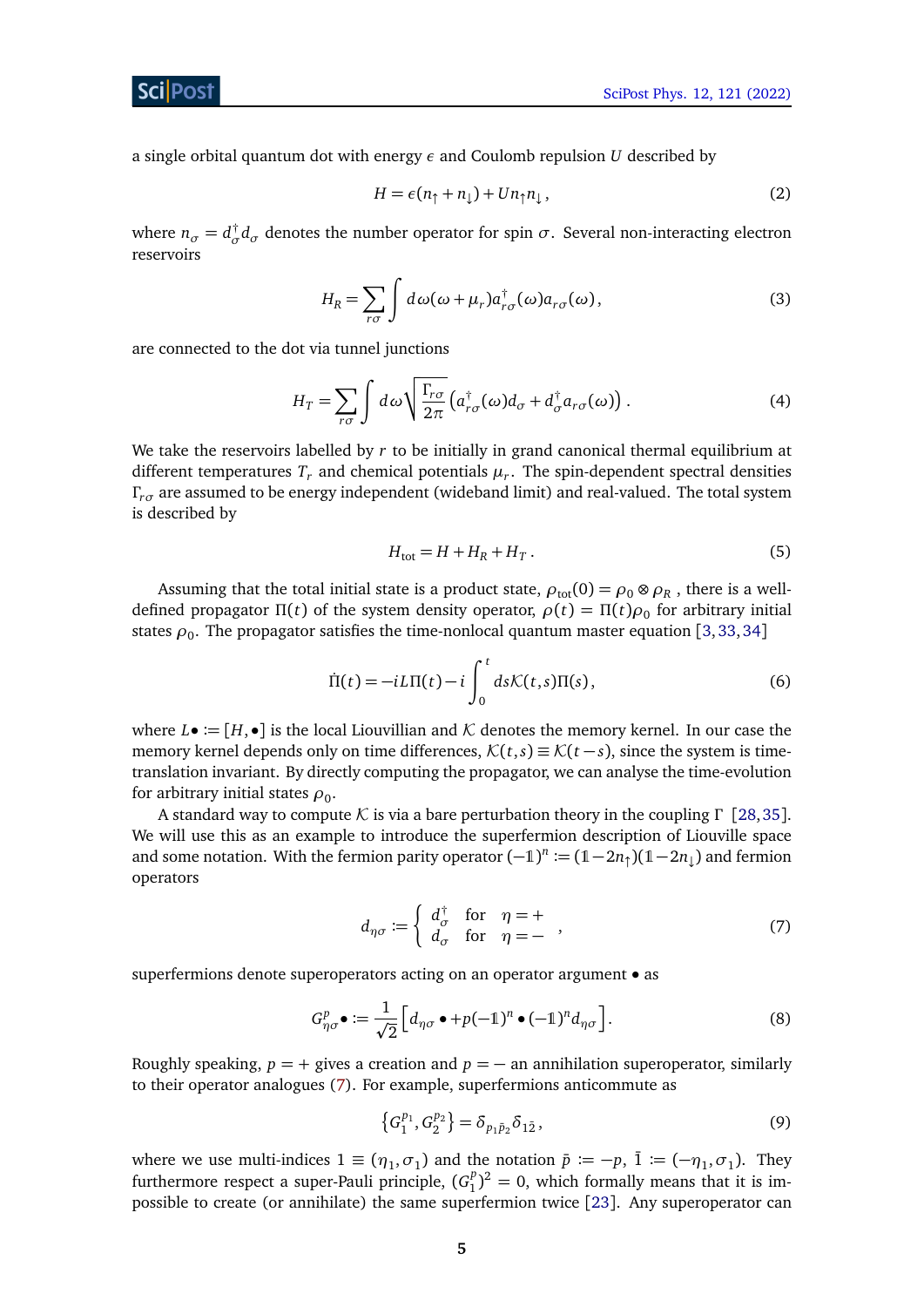be expressed in terms of strings of creation or annihilation superfermions. For example, the Liouvillian *L* can be written as

$$
L = \sum_{\eta\sigma} \Big[ \bar{\eta} \Big( \epsilon + \frac{1}{2} U \Big) G^+_{\bar{\eta}\sigma} G^-_{\eta\sigma} + \frac{1}{2} U \Big( G^+_{\bar{\eta}\sigma} G^-_{\eta\sigma} G^-_{\bar{\eta}\bar{\sigma}} G^-_{\eta\bar{\sigma}} + G^+_{\bar{\eta}\bar{\sigma}} G^+_{\eta\bar{\sigma}} G^+_{\bar{\eta}\sigma} G^-_{\eta\sigma} \Big) \Big].
$$

The memory kernel can be computed via its diagrammatic representation as the sum over connected diagrams, which is a series around the uncoupled limit:

$$
-i\mathcal{K}=\underbrace{\qquad \qquad }_{\bullet}+\underbrace{\qquad \qquad }_{\bullet}+\underbrace{\qquad \qquad }_{\bullet}+\underbrace{\qquad \qquad }_{\bullet}+\cdots. \tag{10}
$$

Here the single horizontal line, directed from right to left (not indicated), represents the reference dynamics  $\Pi_0(t) := e^{-iLt}$ , see Refs. [[3,](#page-19-3) [23](#page-21-1)] for details. For example, using the superfermions the lowest order diagram is explicitly given by

<span id="page-5-3"></span><span id="page-5-1"></span>
$$
-i\mathcal{K}^{(1)} = \sum_{\mathbf{r}} = -\gamma_1^p(t)G_1^{\dagger}\Pi_0(t)G_{\bar{1}}^{\bar{p}},\tag{11}
$$

where we implicitly sum over all repeated (multi-)indices. The two possible contraction functions are given by  $\gamma_1^p$  $\gamma_1^p(t) \equiv \gamma_{\eta\sigma}^p(t) = \sum_r \gamma_{\eta\sigma r}^p(t)$  with

$$
\gamma_{\eta\sigma r}^+(t) = \frac{1}{2} \Gamma_{r\sigma} \bar{\delta}(t), \qquad (p = +)
$$
\n(12a)

$$
\gamma_{\eta\sigma r}^-(t) = -i \frac{\Gamma_{r\sigma} T_r}{\sinh(\pi t T_r)} e^{i\tilde{\eta}\mu_r t} \quad (p = -)
$$
\n(12b)

These are essentially the retarded and Keldysh reservoir correlation functions [[22,](#page-21-0) [30](#page-21-8)], respectively. The  $\bar{\delta}$  distribution – defined such that  $\int_0^t \bar{\delta}(t-s)f(s)ds = f(t)$  – occurs in the t*emperature independent*  $γ_{\eta\sigma}^{+}$  contraction and is a consequence of the wideband limit, which was taken from the very beginning in the definition of the Hamiltonian in Eq. [\(4\)](#page-4-1). It leads to a separate time-local contribution present in the memory kernel:

$$
\mathcal{K}(t-s) = (L + \Sigma_{\infty})\bar{\delta}(t-s) + \Sigma(t-s),\tag{13}
$$

where

$$
-i\Sigma_{\infty} := -\frac{1}{2} \sum_{r} \Gamma_{r\sigma_1} G_1^+ G_1^-.
$$
 (14)

Adding this to the Liouvillian of the uncoupled system we obtain the new reference Liouvillian

<span id="page-5-4"></span><span id="page-5-2"></span><span id="page-5-0"></span>
$$
L_{\infty} := L + \Sigma_{\infty},\tag{15}
$$

which generates the exact GKSL-semigroup dynamics of the model at infinite temperature [[23](#page-21-1)],

$$
\Pi_{\infty}(t) \coloneqq \lim_{T_r \to \infty} \Pi(t) = e^{-iL_{\infty}t} \,. \tag{16}
$$

In other words, by the simple renormalization [\(15\)](#page-5-0) of the kinetic equation [\(6\)](#page-4-2) we obtain the exact result at  $T = \infty$  for the propagator  $\Pi(t)$ . Interestingly, it is now possible to formulate a *renormalized* perturbation theory around the infinite temperature limit [[3,](#page-19-3)[23](#page-21-1)] by resumming all the time-local  $\gamma_{\eta\sigma}^{+}$  contractions exactly. To do so the diagrammatic rules have to be changed as follows: first, only  $\gamma_{\eta\sigma}^-$  contractions and superfermionic creation operators  $G_{\eta\sigma}^+$  are allowed. Second, all of the intermediate uncoupled propagators  $\Pi_0$  are replaced by infinite temperature propagators *Π*∞. Thus, the renormalized version of Eq. [\(11\)](#page-5-1) reads

$$
-i\Sigma^{(1)}(t) = \sum_{\sigma} = -\gamma_1^-(t)G_1^+ \Pi_{\infty}(t)G_1^+.
$$
 (17)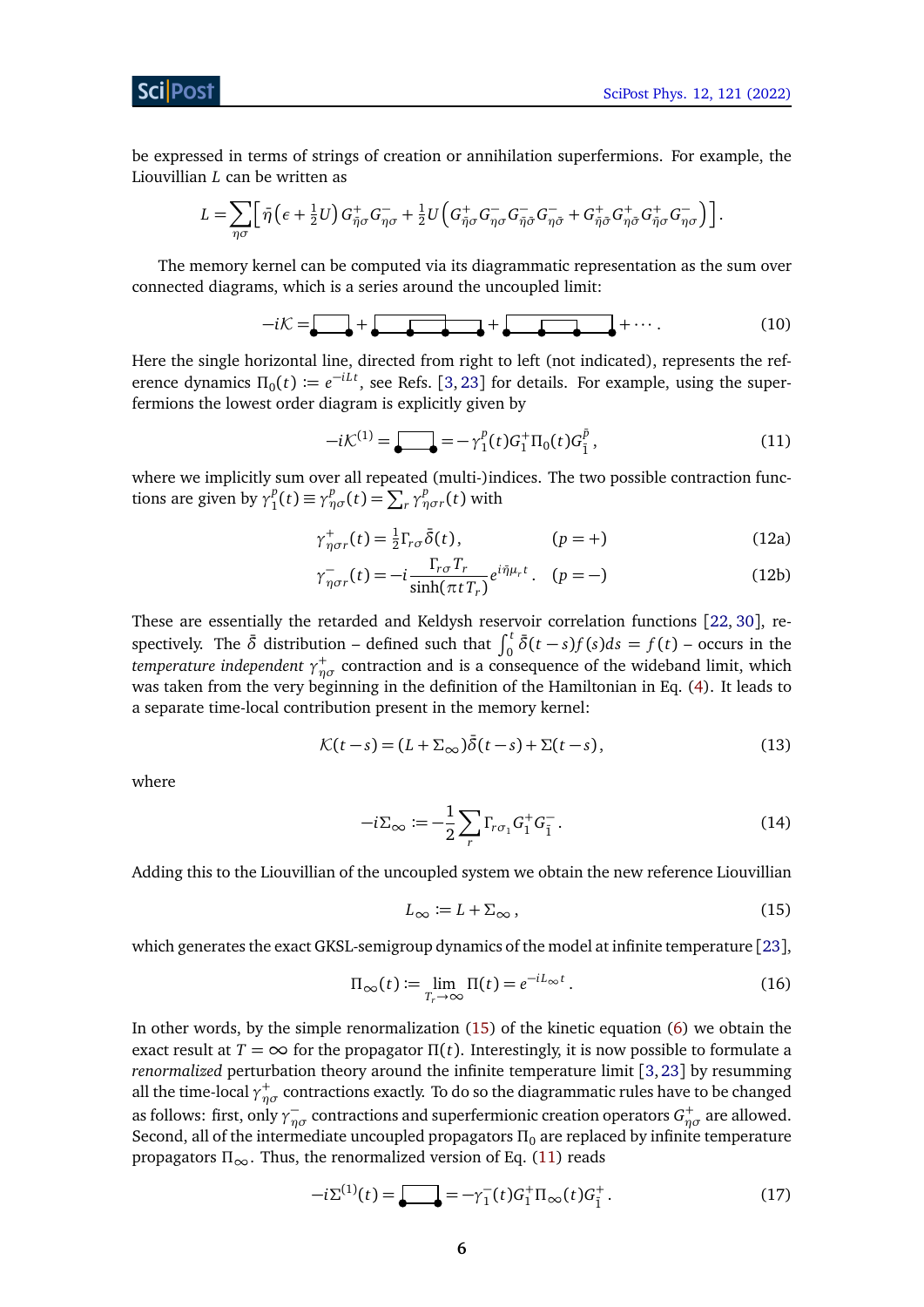Compared to the bare perturbation theory this already incorporates dissipation into the ref-erence solution, often<sup>[1](#page-6-1)</sup> improving the quality of the approximation. For example, a finite number of terms of the renormalized series gives the exact solution in three different physical limits: By construction it is exact in the limits of vanishing coupling *Γ* → 0 or infinite temperature  $T \to \infty$ , but it can be shown that it is additionally exact in the non-interacting limit *U* → 0 [[23,](#page-21-1) [30](#page-21-8)] for any *Γ* and *T*, which is not the case in any finite order bare perturbation theory in *Γ* .

Whereas the memory kernel can be used to compute the density operator and thus expectation values of local observables, it is not sufficient to determine expectation values of nonlocal observables such as transport quantities. For these additional observable-kernels are needed [[3](#page-19-3)]. Here we will focus on the particle current flowing out of reservoir *r* defined by  $I_r(t) \coloneqq -\partial_t \langle N_r \rangle_{\text{tot}}(t)$ , which can be obtained using a current kernel  $\mathcal{K}_{I_r}$  via

$$
I_r(t) = -i \operatorname{Tr} \int_0^t ds \mathcal{K}_{I_r}(t-s) \rho(s).
$$
 (18)

Similarly to the the ordinary memory kernel  $\mathcal{K}$  [cf. Eq. [\(13\)](#page-5-2)] we can decompose

$$
\mathcal{K}_{I_r}(t-s) = \Sigma_{I_r,\infty} \bar{\delta}(t-s) + \Sigma_{I_r}(t-s).
$$
\n(19)

Here the first term is time-local due to the wideband limit and gives the infinite temperature part of to the current-kernel. This term corresponds to the renormalization [\(15\)](#page-5-0) of the kinetic equation [\(6\)](#page-4-2) that we performed to obtain the exact result at  $T = \infty$ . When it is applied to a finite-*T* state, we obtain a contribution to the current expectation value that probes the deviation of the spin-orbital occupations from half filling,

$$
I_{r,\infty}(t) := -i \operatorname{Tr} \Sigma_{I_r,\infty} \rho(t)
$$
\n(20)

$$
=-\frac{1}{4}\eta_1\Gamma_{r\sigma_1}\operatorname{Tr}G_1^-G_1^-\rho(t)
$$
\n(21)

<span id="page-6-2"></span>
$$
=\sum_{\sigma}\Gamma_{r\sigma}\left(\frac{1}{2}-\langle n_{\sigma}\rangle(t)\right). \tag{22}
$$

Note that  $\lim_{t\to 0^+} I_r(t) = I_{r,\infty}(0) \neq 0$  in general: the current instantly rises at  $t = 0$  (no coupling) to a finite value because we are working in the wideband limit. For large but finite bandwidth *D* the current approaches our result on the very short timescale 1*/D* [[23,](#page-21-1)[36,](#page-21-14)[37](#page-22-0)].

The time-nonlocal current-kernel  $\Sigma_{I_r}$  can be computed using the same diagrammatic series that is used for *Σ*, except that the leftmost vertex and its contraction need to be replaced [[3](#page-19-3)]. In the superfermionic notation we use here this amounts to replacing the leftmost  $G_{\eta\sigma}^+ \to \frac{\eta}{2}$  $\frac{\eta}{2} G_{\eta}^{-}$ *ησ* and  $\gamma_{\eta\sigma}^-$  →  $\gamma_{\eta}^ _{\eta \sigma r}^{-}.$  Thus the leading order renormalized diagram of the current kernel reads

$$
-i\Sigma_{I_r}^{(1)}(t) = \sqrt{\sum_{i=1}^n (-1)^{n} \sum_{j=1}^n \sigma_{j}^2 t_j^2} G_1^{-} \Pi_{\infty}(t) G_1^{+}, \qquad (23)
$$

where we use a cross to indicate the replaced vertex.

## <span id="page-6-0"></span>**4 The** *T***-flow renormalization group**

We are now ready to derive the self-consistent *T*-flow equations for  $\partial_T \Sigma$ , which allows us to lower the temperature in small steps  $\delta T$ , schematically via

<span id="page-6-1"></span><sup>1</sup>This is true for the renormalized *time-nonlocal* memory kernel approach, but *not* for the renormalized version of *time-local* approach (TCL), see Ref. [[6](#page-19-6)].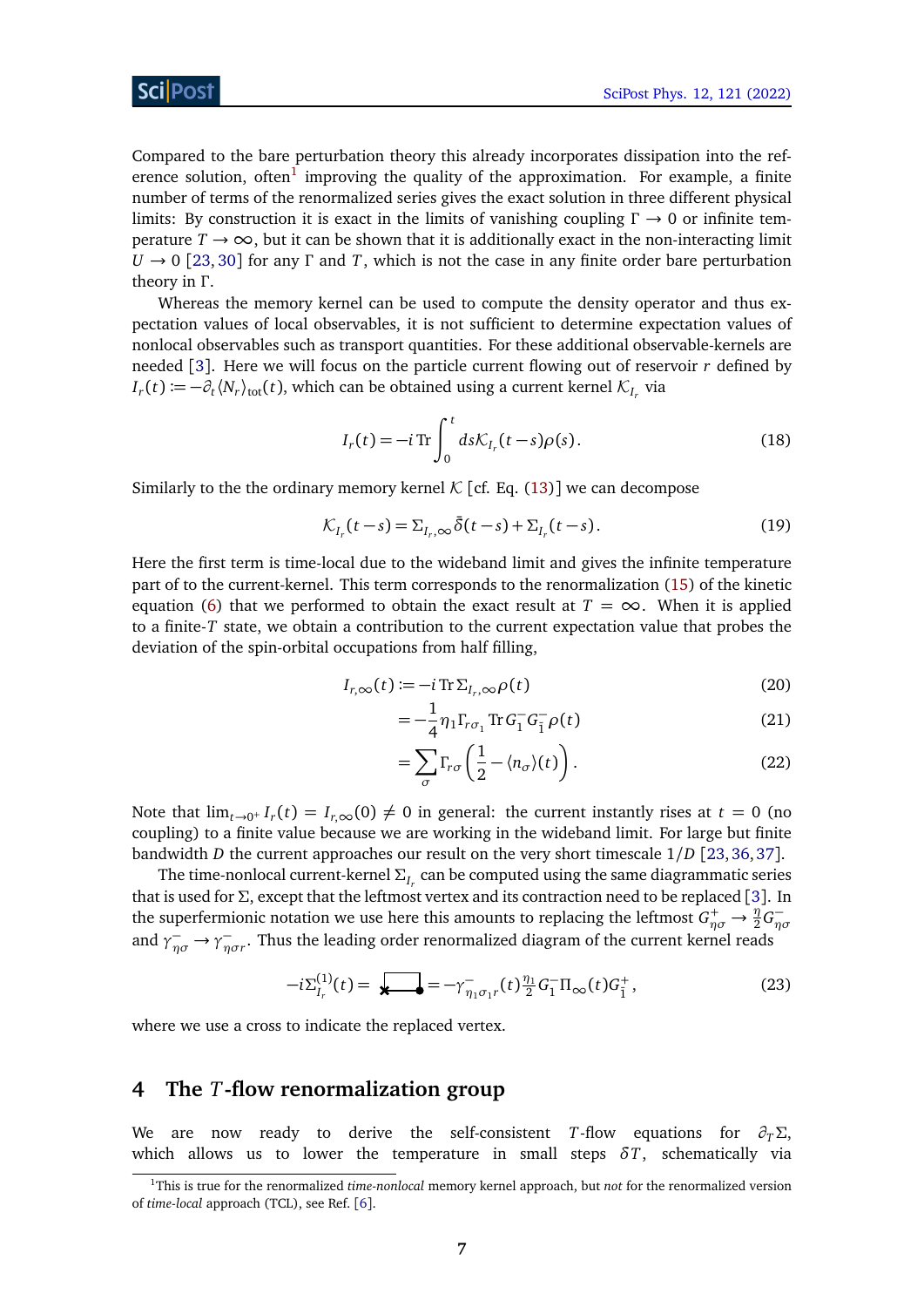*Σ*(*t*, *T* − *δT*) = *Σ*(*t*, *T*) −  $∂_T\Sigma(t, T)$ *δT*. This is inspired by the derivation of the *E*-flow method [[17](#page-20-8)], in particular by the definition of the effective vertices and the usage of full propagators between them. For simplicity we consider the case where all reservoirs have a common temperature  $T_r = T$  – the general case is explained in App. [D](#page-17-0) – while allowing for arbitrary applied bias  $V = \mu_L - \mu_R$ . We are thus considering transient dynamics to a non-equilibrium stationary state.

We first bring the renormalized series in self-consistent form by resumming all connected subblocks without uncontracted lines, thereby replacing infinite temperature propagators *Π*∞ by full ones represented by double lines,  $\Pi \equiv$  =  $\equiv$ . We then have

<span id="page-7-5"></span><span id="page-7-1"></span><span id="page-7-0"></span>−*iΣ* = + + ··· . (24)

Thus for example, the third term of Eq. [\(10\)](#page-5-3) is already contained within the first term of Eq. [\(24\)](#page-7-0) and so on. Next, we introduce effective *n*-point supervertices  $G_{1...n}$  as sums over all connected diagrams with *n* uncontracted lines. Specifically we will need

$$
G_1 \equiv \begin{bmatrix} \vdots \\ \vdots \end{bmatrix} + \begin{bmatrix} \cdot \\ \cdot \end{bmatrix} + \begin{bmatrix} \cdot \\ \cdot \end{bmatrix} + \begin{bmatrix} \cdot \\ \cdot \end{bmatrix} + \begin{bmatrix} \cdot \\ \cdot \end{bmatrix} + \cdots, \tag{25}
$$
\n
$$
G_{12} \equiv \begin{bmatrix} \cdot \\ \cdot \end{bmatrix} := \begin{bmatrix} \cdot \\ \cdot \end{bmatrix} + \begin{bmatrix} \cdot \\ \cdot \end{bmatrix} + \cdots.
$$

Note that the *T*-dependent effective supervertex *G*<sup>1</sup> (without superscript) differs from the *T*independent superfermion  $G_1^+$  (the first term in [\(25\)](#page-7-1), defined by Eq. [\(8\)](#page-4-3) with  $p = +$ ) by finitetemperature corrections. Some remarks are necessary to make the above definitions more precise and these are given in App. [A.](#page-15-0) Importantly, one can express *G*<sup>1</sup> using *G*<sup>12</sup> and *Π* in a self-consistent manner as

<span id="page-7-2"></span>
$$
\mathbf{a} = \mathbf{a} + \mathbf{a} + \mathbf{a} + \mathbf{a} + \mathbf{a} + \mathbf{a} + \mathbf{a} + \mathbf{a} + \mathbf{a} + \mathbf{a} + \mathbf{a} + \mathbf{a} + \mathbf{a} + \mathbf{a} + \mathbf{a} + \mathbf{a} + \mathbf{a} + \mathbf{a} + \mathbf{a} + \mathbf{a} + \mathbf{a} + \mathbf{a} + \mathbf{a} + \mathbf{a} + \mathbf{a} + \mathbf{a} + \mathbf{a} + \mathbf{a} + \mathbf{a} + \mathbf{a} + \mathbf{a} + \mathbf{a} + \mathbf{a} + \mathbf{a} + \mathbf{a} + \mathbf{a} + \mathbf{a} + \mathbf{a} + \mathbf{a} + \mathbf{a} + \mathbf{a} + \mathbf{a} + \mathbf{a} + \mathbf{a} + \mathbf{a} + \mathbf{a} + \mathbf{a} + \mathbf{a} + \mathbf{a} + \mathbf{a} + \mathbf{a} + \mathbf{a} + \mathbf{a} + \mathbf{a} + \mathbf{a} + \mathbf{a} + \mathbf{a} + \mathbf{a} + \mathbf{a} + \mathbf{a} + \mathbf{a} + \mathbf{a} + \mathbf{a} + \mathbf{a} + \mathbf{a} + \mathbf{a} + \mathbf{a} + \mathbf{a} + \mathbf{a} + \mathbf{a} + \mathbf{a} + \mathbf{a} + \mathbf{a} + \mathbf{a} + \mathbf{a} + \mathbf{a} + \mathbf{a} + \mathbf{a} + \mathbf{a} + \mathbf{a} + \mathbf{a} + \mathbf{a} + \mathbf{a} + \mathbf{a} + \mathbf{a} + \mathbf{a} + \mathbf{a} + \mathbf{a} + \mathbf{a} + \mathbf{a} + \mathbf{a} + \mathbf{a} + \mathbf{a} + \mathbf{a} + \mathbf{a} + \mathbf{a} + \mathbf{a} + \mathbf{a} + \mathbf{a} + \mathbf{a} + \mathbf{a} + \mathbf{a} + \mathbf{a} + \mathbf{a} + \mathbf{a} + \mathbf{a} + \mathbf{a} + \mathbf{
$$

This can be seen in the following way: cutting off the leftmost vertex in each term of Eq. [\(25\)](#page-7-1) from the rest of the diagram (except in the trivial first term), the remaining part on the right will have two uncontracted lines and will either be disconnected or it will remain connected. In the former case the diagram before cutting will be included in the second term in Eq. [\(27\)](#page-7-2), whereas in the latter case it must belong either to the third or fourth term. By this way of sorting, all diagrams are included without double counting. Combining Eqs.  $(24)$ – $(25)$ , we see that the memory and current kernel can be expressed using effective supervertices as

<span id="page-7-3"></span>
$$
-i\Sigma = \sum_{r} \frac{1}{r} \sum_{l_r} \frac{1}{r} \sum_{l_r} \frac{1}{r} \sum_{r \in \mathcal{R}} \frac{1}{r} \tag{28}
$$

Note that the resummation to full propagators performed to obtain Eq. [\(24\)](#page-7-0) is crucial for Eqs. [\(28\)](#page-7-3) to hold.

In the following we will focus on the memory kernel, noting that the treatment for the current-kernel is formally very similar. Taking a *T* derivative of Eq. [\(28\)](#page-7-3), which we diagrammatically represent using a slashed line, we obtain the key relation

<span id="page-7-4"></span>
$$
-i\frac{\partial \Sigma}{\partial T} = \underbrace{\qquad}_{\qquad \text{odd}} + \underbrace{\qquad}_{\text{even}} + \underbrace{\qquad}_{\text{odd}}.
$$

The first term contains the temperature derivative  $\partial_T \gamma$ <sup>-</sup> (slashed contraction) given by

$$
\frac{\partial \gamma_{\eta\sigma r}^{-}}{\partial T}(t,T) = \frac{i\Gamma_{r\sigma}e^{i\tilde{\eta}\mu_{r}t}}{\sinh(\pi t T)} \left[\frac{\pi t T}{\tanh(\pi t T)} - 1\right]
$$
\n(30)

<span id="page-7-6"></span>
$$
\sim i\Gamma_{r\sigma}e^{i\bar{\eta}\mu_{r}t}\pi tTe^{-\pi tT}\begin{cases} \frac{1}{3} & \text{for } t \ll T^{-1} \\ 2 & \text{for } t \gg T^{-1} \end{cases}.
$$
 (31)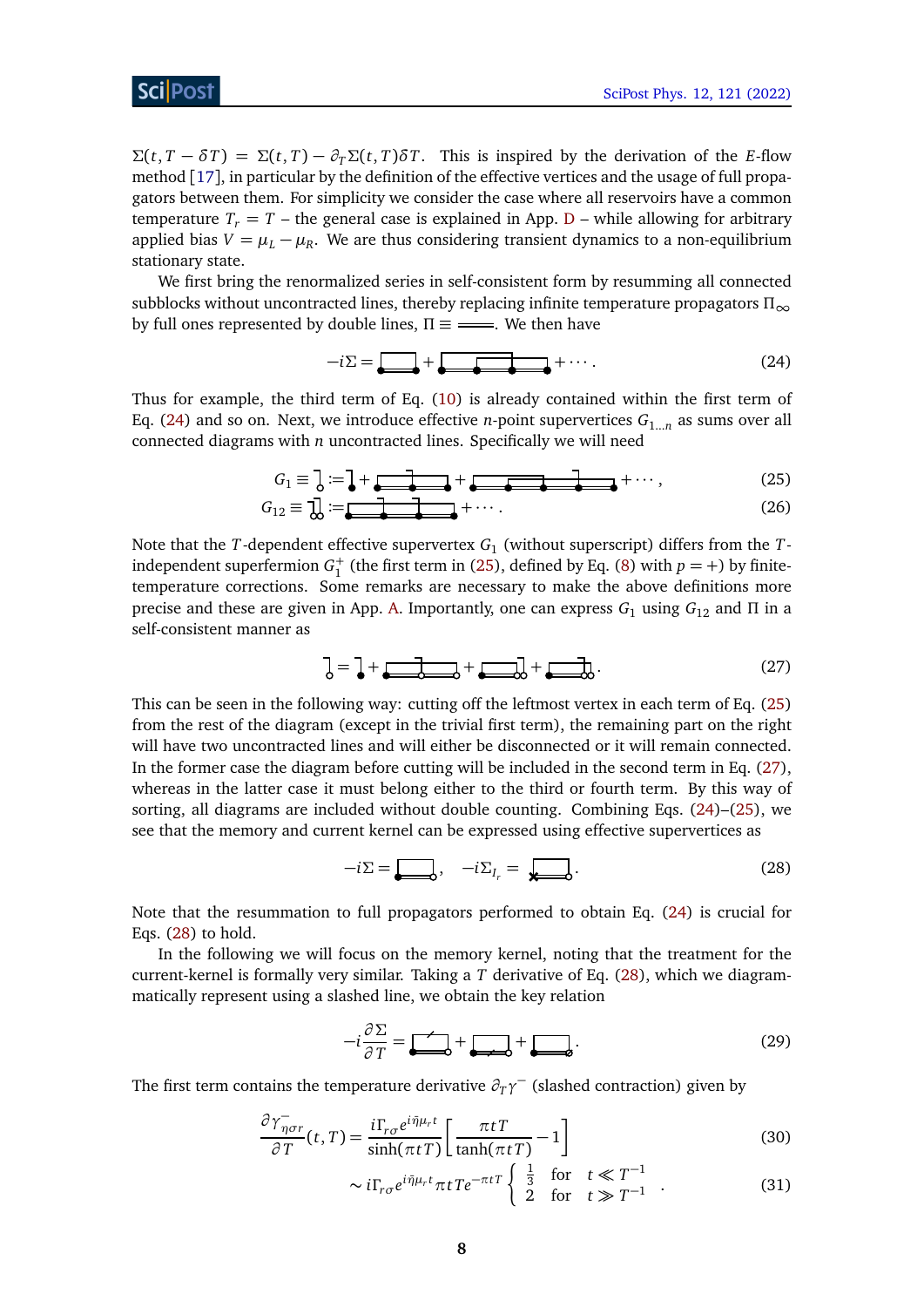which is explicitly divergence free. As mentioned in Sec. [2,](#page-2-0) it never behaves as a power law and even vanishes identically as  $T \rightarrow 0$ . The second term of Eq. [\(29\)](#page-7-4) contains the temperature derivative of the propagator  $\partial_T \Pi \equiv \implies$ . We show in App. [B](#page-16-0) that this is connected to the *T* derivative of the memory kernel via

<span id="page-8-2"></span><span id="page-8-1"></span><span id="page-8-0"></span>
$$
\frac{\partial \Pi}{\partial T} = -i\Pi * \frac{\partial \Sigma}{\partial T} * \Pi,
$$
\n(32)

where ∗ denotes time convolution. This turns Eq. [\(29\)](#page-7-4) into a self-consistent equation for *∂TΣ*. The third term of Eq. [\(29\)](#page-7-4) requires the temperature derivative of the effective supervertex  $\partial_T G_1$ . It can be obtained by differentiating [\(27\)](#page-7-2). Here the two-point vertex  $\partial_T G_{12}$  enters, which can only be expressed in an exact manner using three-point vertices  $\partial_T G_{123}$  and so on. This way a hierarchy of self-consistent differential equations is obtained.

Approximations within the above general *T*-flow scheme consist in truncating this hierarchy. To do so we count the number of bare vertices present in each term, which keep track of the number of contraction functions  $\gamma^-$  in which we are expanding. For example, the first and second term of Eq. [\(24\)](#page-7-0) are counted as  $\mathcal{O}(G^{+2})$  and  $\mathcal{O}(G^{+4})$ , respectively. In this first implementation of the method we will keep all terms in the vertex equations such that Eq. [\(29\)](#page-7-4) consistently includes all terms of order  $O(G^{+6})$ . This means that the *T*-flow vertex equations are

$$
\frac{1}{6} = \frac{1}{\frac{1}{\sqrt{1-\frac{1}{\sqrt{1-\frac{1}{\sqrt{1-\frac{1}{\sqrt{1-\frac{1}{\sqrt{1-\frac{1}{\sqrt{1-\frac{1}{\sqrt{1-\frac{1}{\sqrt{1-\frac{1}{\sqrt{1-\frac{1}{\sqrt{1-\frac{1}{\sqrt{1-\frac{1}{\sqrt{1-\frac{1}{\sqrt{1-\frac{1}{\sqrt{1-\frac{1}{\sqrt{1-\frac{1}{\sqrt{1-\frac{1}{\sqrt{1-\frac{1}{\sqrt{1-\frac{1}{\sqrt{1-\frac{1}{\sqrt{1-\frac{1}{\sqrt{1-\frac{1}{\sqrt{1-\frac{1}{\sqrt{1-\frac{1}{\sqrt{1-\frac{1}{\sqrt{1-\frac{1}{\sqrt{1-\frac{1}{\sqrt{1-\frac{1}{\sqrt{1-\frac{1}{\sqrt{1-\frac{1}{\sqrt{1-\frac{1}{\sqrt{1-\frac{1}{\sqrt{1-\frac{1}{\sqrt{1-\frac{1}{\sqrt{1-\frac{1}{\sqrt{1-\frac{1}{\sqrt{1-\frac{1}{\sqrt{1-\frac{1}{\sqrt{1-\frac{1}{\sqrt{1-\frac{1}{\sqrt{1+\frac{1}{1-\frac{1}{\sqrt{1+\frac{1}{1-\frac{1}{\sqrt{1+\frac{1}{1-\frac{1}{\sqrt{1+\frac{1}{1-\frac{1}{\sqrt{1+\frac{1}{1-\frac{1}{\sqrt{1+\frac{1}{1+\frac{1}{\sqrt{1+\frac{1}{1+\frac{1}{\sqrt{1+\frac{1}{1+\frac{1}{\sqrt{1+\frac{1}{1+\frac{1}{\sqrt{1+\frac{1}{1+\frac{1}{\sqrt{1+\frac{1}{1+\frac{1}{1+\frac{1}{1+\frac{1}{\sqrt{1+\frac{1}{1+\frac{1}{1+\frac{1}{1+\frac{1}{1+\frac{1}{1+\frac{1}{1+\frac{1}{1+\frac{1}{1+\frac{1}{1+\frac{1}{1+\frac{1}{1+\frac{1}{1+\frac{1}{1+\frac{1}{1+\frac{1}{1+\frac{1}{1+\frac{1}{1+\frac{1}{1+\frac{1}{1+\frac{1}{1+\frac{1}{1+\frac{1}{1+\frac{1}{1+\frac{1}{1+\frac{1}{1+\frac{1}{1+\frac{1}{1+\frac{1}{1+\frac{1}{1+\frac{1}{1+\frac{1}{1+\frac{1}{1+\frac{1}{1+\frac{1}{1+\frac{1}{1
$$

$$
\overrightarrow{Q} = \overrightarrow{P} = \overrightarrow{P} + \mathcal{O}(G^{+6}). \tag{34}
$$

Eq. [\(29\)](#page-7-4) together with Eqs. [\(33\)](#page-8-0)–[\(34\)](#page-8-1) constitute the main result of the paper. They form a closed set of self-consistent differential equations for the memory kernel *Σ* and the effective supervertices  $G_1$  and  $G_{12}$  – describing the entire dynamics *and* transport – as function of temperature *T*.

The above derived *T*-flow is started at some high, but finite temperature  $T_{\infty} < \infty$ , where initial conditions are obtained straightforwardly using the renormalized perturbation theory: we first compute the next-to-leading order memory kernel *Σ*(*T*∞) (see Eqs. (35a)–(35c) in Ref. [[6](#page-19-6)]), which is then used to solve the corresponding time-nonlocal quantum master equation giving the propagator  $\Pi(T_{\infty})$ . Inserting  $\Pi(T_{\infty})$  into the first two terms of Eq. [\(25\)](#page-7-1) gives an initial value for the supervertex  $G_1(T_\infty).$  Similarly the first term of Eq. [\(26\)](#page-7-5) is used to compute  $G_{12}(T_\infty)$ .

Using Eq. [\(30\)](#page-7-6) it is now easy to see that the *T*-flow reaches a fixed-point at  $T = 0$  [Eq. [\(1\)](#page-3-1)]: taking a *T* derivative of the renormalized perturbation series [\(10\)](#page-5-3) for  $K$  each summand contains exactly one  $\partial_T \gamma_{\eta\sigma}^-$  factor, which vanishes for all times  $t \ge 0$  as  $T \to 0$  as discussed. By the decomposition [\(13\)](#page-5-2) this implies that  $\lim_{T\to 0} \partial_T \Sigma(t,T)$  vanishes.

Finally, we mention that the  $t = 0$  singularity in the contraction  $\gamma^-$  never contributes explicitly in Eq. [\(29\)](#page-7-4). This is because in the first term only a non-singular slashed contraction  $\partial_T \gamma_{\eta\sigma}^-$  enters. Furthermore, we show in App. [C](#page-16-1) that in the second and third term the singularity is always compensated. Thus, provided the initial propagator is time-non-singular, it will remain so during the *T*-flow making the approach well behaved and suitable for numerical calculations. This is indeed the case for Anderson-like models considered here, since the initial propagator is computed using next-to-leading order renormalized perturbation theory, for which the singularity is known to be canceled out by the anticommutation of the superfermions [\(8\)](#page-4-3) [[6,](#page-19-6)[22](#page-21-0)].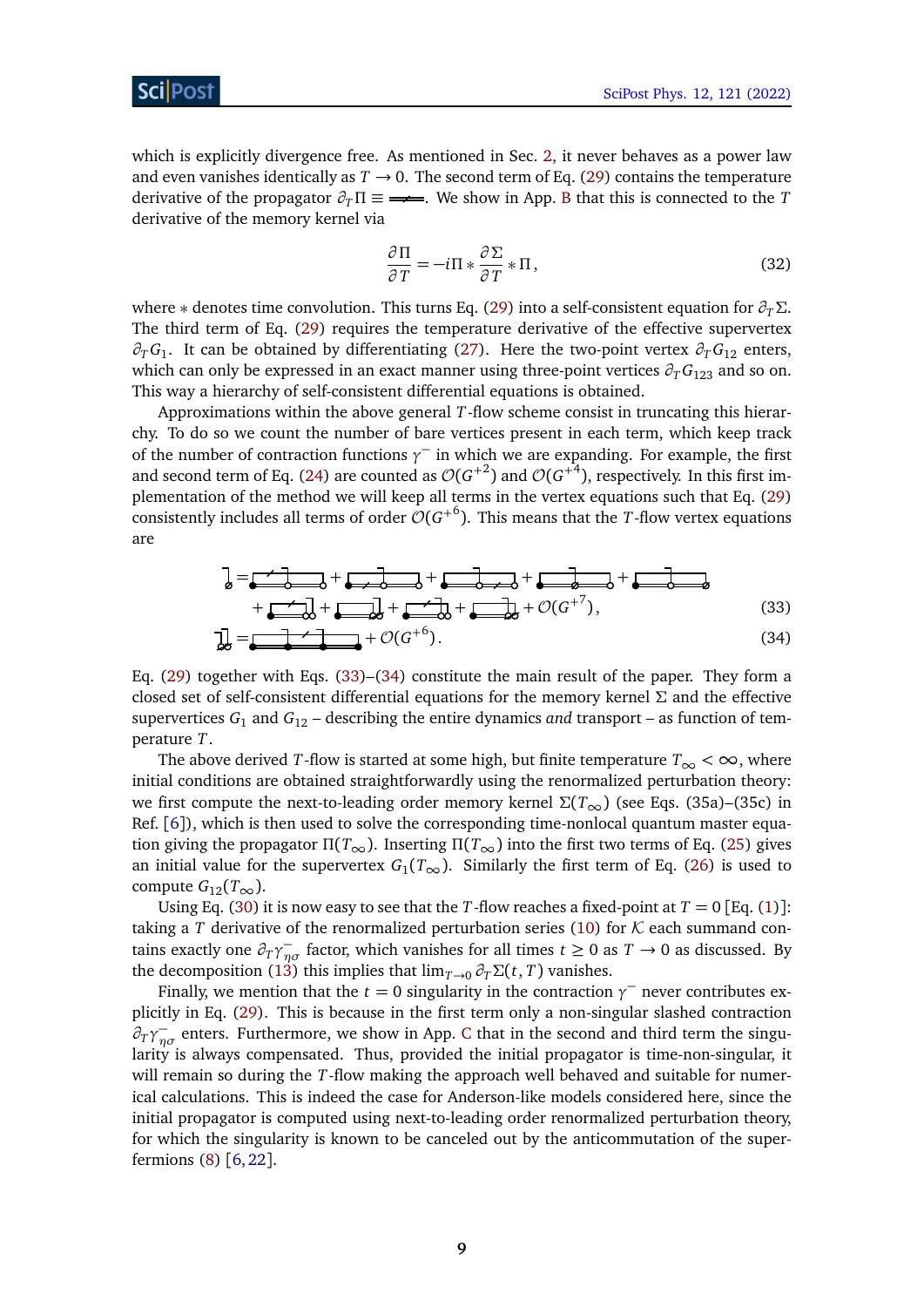## <span id="page-9-0"></span>**5 Results**

We now present results obtained by numerical solution of the *T*-flow equations for non-zero interaction *U*, whose implementation details are discuss in App. [E.](#page-17-1) We focus on transport observables but emphasize that we have checked that every computed propagator is a completely positive map at each time *t*. This is a basic criterion for the physicality of an approximation ensuring it also properly evolves the system when it is entangled [[30,](#page-21-8)[38](#page-22-1)]. Furthermore, in App. [F](#page-18-0) we explicitly show how the *T*-flow recovers the known exact solution at  $U = 0$  [[23,](#page-21-1) [27,](#page-21-5) [30](#page-21-8)].

#### <span id="page-9-1"></span>**5.1 Stationary limit**

We first consider the stationary limit for the purpose of benchmarking, stressing right away that this is not the limit where a real-time formulation is supposed to be particularly advantageous. For this reason, we need to restrict our attention to bias  $V \geq \Gamma$ , since for smaller bias the stationary limit is reached only at relatively large times, which is of course challenging when working in the time-domain. We consider the dot at the particle-hole symmetric point  $\epsilon = -U/2$  connected to two reservoirs  $r \in \{L, R\}$  with temperature  $T_L = T_R = T$  under a symmetric bias  $\mu_{L/R} = \pm V/2$  with  $\Gamma_{r\sigma} \equiv \Gamma$  independent of *r* and  $\sigma$ . For sufficiently low temperatures the Kondo effect becomes important and renders both bare and renormalized perturbation theory computations unreliable.

In Fig. [1\(](#page-9-2)a) we compare the obtained stationary current  $I_{\text{stat}}$  as function of  $V = \mu_L - \mu_R$  for  $T = 0$  with results from the functional renormalization group (fRG), time-dependent density matrix renormalization group (tDMRG) and real-time quantum Monte Carlo method (QMC) reported in Refs. [[8,](#page-20-11) [39,](#page-22-2) [40](#page-22-3)]. We find very good agreement with all four methods for *U* = 2*Γ* and  $U = 4\Gamma$ . At  $U = 8\Gamma$  we see that the currents predicted by our method are very close to the QMC ones, but slightly higher than the currents of fRG and tDMRG. The agreement with QMC persists for  $U = 10\Gamma$  noting that for this value no fRG and tDMRG data were reported in Ref. [[8](#page-20-11)].

In Fig. [1\(](#page-9-2)b) we show the stationary current as function of temperature. Here each curve is efficiently obtained within a *single T*-flow renormalization group trajectory. We find that the current is monotonically increasing as *T* is lowered. The asymptotic current for high temperatures is independent of *ε* and *U* and given by

$$
I_{\text{stat}} = \frac{\Gamma V}{4T} \quad \text{if} \quad T \gg \Gamma, \epsilon, U, V \,, \tag{35}
$$

which can be derived from the kernels [\(17\)](#page-5-4) and [\(23\)](#page-6-2).

<span id="page-9-2"></span>

Figure 1: Stationary current at the symmetry point  $\epsilon = -U/2$ . (a) Comparison of the stationary current  $I_{\text{stat}}$  at  $T = 0$  as function of bias *V* between the *T*-flow method, fRG, tDMRG and QMC. (b) Stationary current as function of temperature.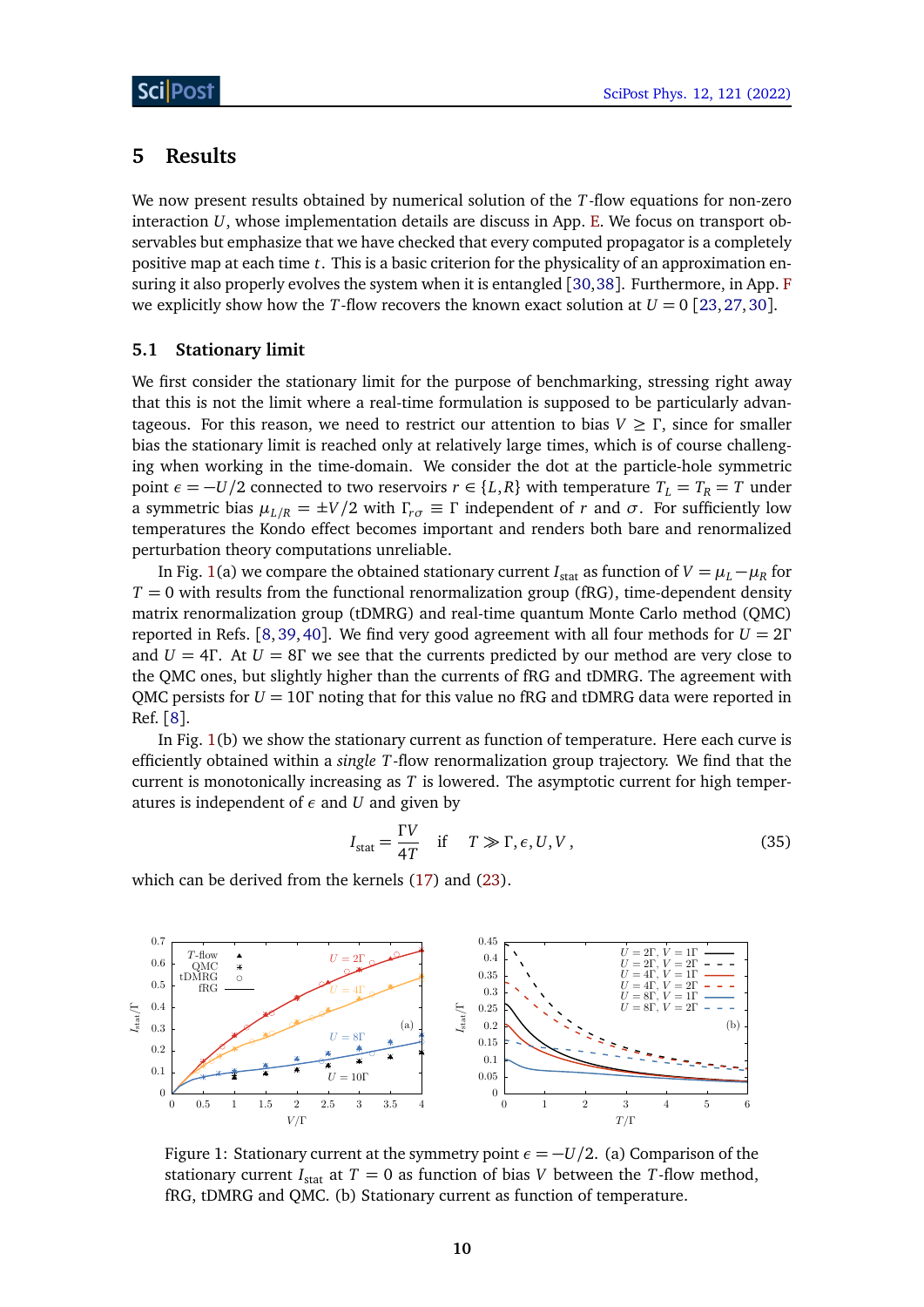In Fig. [2](#page-10-0) we show the stationary charge fluctuations  $(\Delta n)_{\text{stat}}^2 := \left\langle n^2 \right\rangle_{\text{stat}} - \left\langle n \right\rangle_{\text{stat}}^2$ . Because the stationary occupation at the symmetry point equals  $\langle n \rangle_{\text{stat}} = 1$ , it follows that the stationary charge fluctuations are related to the stationary occupation-correlation as

<span id="page-10-1"></span>
$$
(\Delta n)_{\text{stat}}^2 = 2 \langle n_{\uparrow} n_{\downarrow} \rangle_{\text{stat}}. \tag{36}
$$

The behaviour for high temperatures can be analytically calculated from Eq. [\(17\)](#page-5-4) to be

$$
(\Delta n)_{\text{stat}}^2(T) = \frac{1}{2} \left( 1 - \frac{4\epsilon + 3U}{4T} \right) \quad \text{for} \quad T \gg \Gamma, \epsilon, U, V \,, \tag{37}
$$

which we stress also holds if the system is *not* at the particle hole symmetric point. The temperature dependence is shown in Fig. [2\(](#page-10-0)a): Whereas the curves for different bias *V* merge at high *T* into the limiting curve [\(37\)](#page-10-1) [inset], the fluctuations at small temperatures are suppressed as expected by Coulomb blockade. However, the fluctuations hit a global minimum at *finite T*, which is especially noticeable for small *V*, after which they increase again. For the chosen parameters this minimum occurs at  $T \approx 0.4 \Gamma$  for  $V = \Gamma$  and then moves towards lower temperatures with increasing *V*. We attribute this enhancement of charge fluctuations at small *T* and *V* to the onset of the Kondo effect which in the *T*-flow method requires an account of time-correlations on increasingly larger time scales as temperature is decreased. Since a large bias suppresses the Kondo effect, the finite temperature minimum of the fluctuations should become less pronounced at larger *V*, which indeed can be seen. Fig. [2\(](#page-10-0)b) shows that for the chosen parameters the fluctuations scale as

$$
(\Delta n)_{\text{stat}}^2(T) = (\Delta n)_{\text{stat}}^2(T=0) \left[1 - c \frac{T^2}{\Gamma^2}\right] \quad \text{if} \quad T \ll \Gamma,\tag{38}
$$

where the constant *c* depends on *U* and *V*. This *T* 2 scaling is ubiquitous for the Kondo effect in the low temperature Anderson model and appears for example also in the conductance as function of *V* or *T* (for *V*,  $T \lesssim T_K$ ) [[17,](#page-20-8)[41](#page-22-4)].

<span id="page-10-0"></span>

Figure 2: Stationary charge fluctuations  $(\Delta n)_{\text{stat}}^2$  as function of temperature for  $U = 8\Gamma$ ,  $\epsilon = -U/2$  and several bias voltages. (a) Low and intermediate temperature regime. Inset: High temperature regime. (b) Scaling of the fluctuation for *T*  $\ll$  Γ.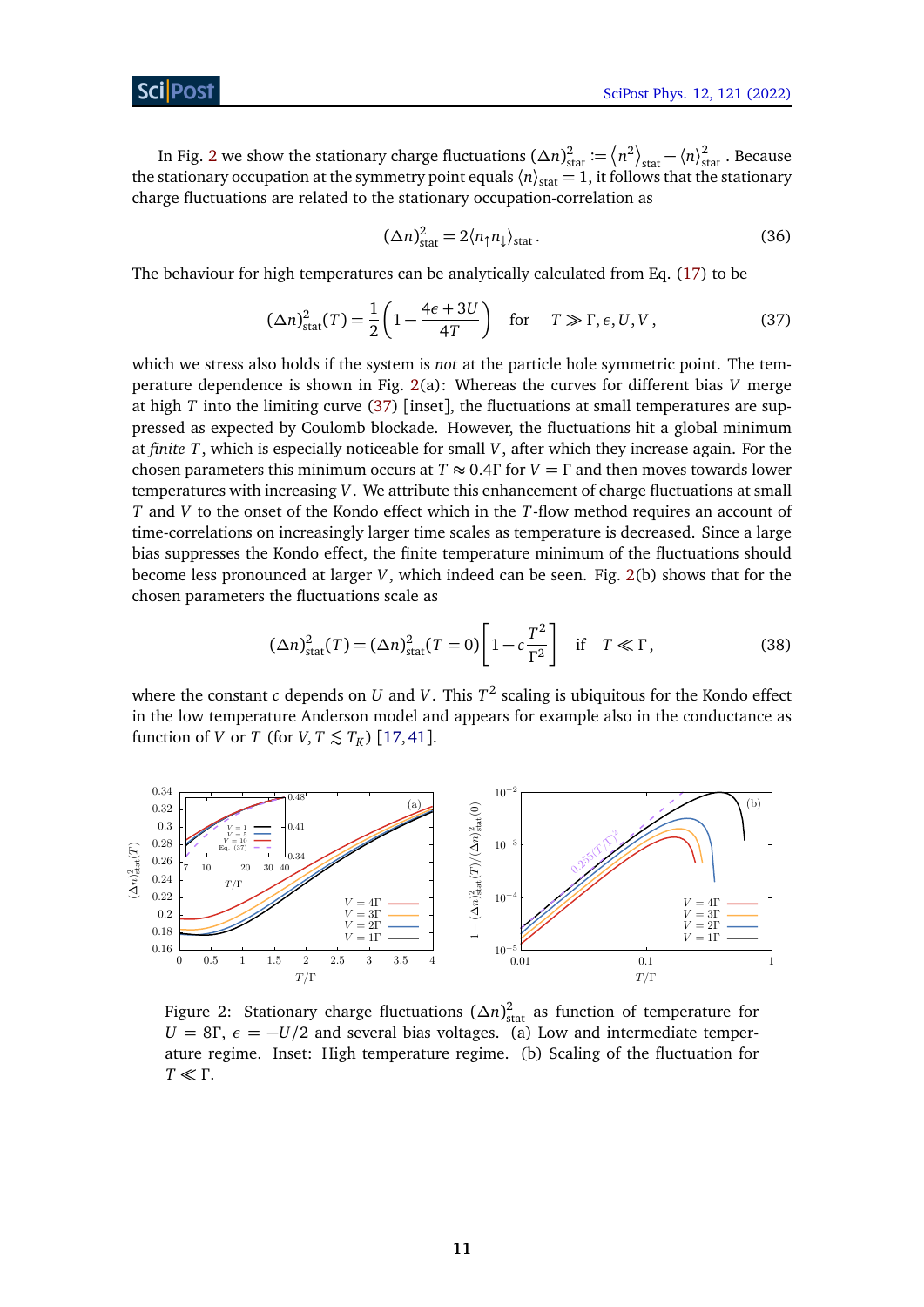#### <span id="page-11-0"></span>**5.2 Transient effects**

We now turn to the transient dynamics. Here we find quite generally that the short time behaviour of the propagator is independent of temperature. This contribution stems not just from the leading-order infinite-temperature limit, but additionally from the initial temperatureindependent part the memory kernel: For small times  $\delta t$  we have

<span id="page-11-3"></span><span id="page-11-1"></span>
$$
\Pi(\delta t) = \Pi_{\infty}(\delta t) - \frac{i}{2} \Sigma(t=0) \delta t^2, \qquad (39)
$$

where for conciseness we have not expanded the first term, with the temperature-independent zero-time kernel

$$
-i\Sigma(t=0) = \frac{2}{\pi} \Gamma G_1^+ L_\infty G_1^+ + \frac{2}{\pi} \Gamma \sum_{r\sigma} \mu_r G_{+\sigma}^+ G_{-\sigma}^+ \,. \tag{40}
$$

Here the second term does not contribute for symmetric bias  $\mu_L = -\mu_R$  considered here. This *T*-independence means that there is no *T*-flow of the propagator at short times  $\delta t \ll \Gamma^{-1}$ . As a consequence all local observables are initially insensitive to temperature as, for example, the occupations

$$
\langle n_{\sigma} \rangle (\delta t) = \frac{1}{2} - e^{-2\Gamma \delta t} \left( \frac{1}{2} - \langle n_{\sigma} \rangle_{\rho_0} \right) + \left[ U \left( \frac{1}{2} - \langle n_{\bar{\sigma}} \rangle_{\rho_0} \right) - \frac{U + 2\epsilon}{2} \right] \frac{\Gamma}{\pi} \delta t^2, \tag{41}
$$

where again we do not expand the exponential for conciseness. Here the first two terms describe decay to half filling coming from the infinite temperature propagator in [\(39\)](#page-11-1). The third and fourth terms add quadratic corrections depending on the initial deviation of  $n_{\bar{\sigma}}$  from half filling and the level deviation from the symmetry point. This is shown in Fig. [3,](#page-11-2) where the transient occupation  $\langle n \rangle(t) = \langle n_{\uparrow} \rangle(t) + \langle n_{\downarrow} \rangle(t)$  is plotted for several temperatures. Because the initial evolution is *T*-independent as explained above and the stationary occupation is fixed by the particle-hole symmetry, temperature can only affect the intermediate occupations. A noticeable detail of this crossover from weak to strong coupling is that for this moderate value of the interaction the occupation slightly overshoots its stationary value  $\langle n \rangle_{\text{stat}} = 1$  for the lowest temperatures, but this effect is lost already for  $U = 8\Gamma$  (not shown).

<span id="page-11-2"></span>

Figure 3: Transient occupation  $\langle n \rangle(t)$  for  $U = 4\Gamma$ ,  $\epsilon = -U/2$ , bias  $V = \Gamma$  and several temperatures. Initially the dot is empty,  $\rho_0 = |0\rangle\langle 0|$ . We note that the  $\mathcal{O}(\delta t^2)$ contributions of Eq. [\(41\)](#page-11-3) are negligible here, but can play a role, see Fig. [5.](#page-13-1)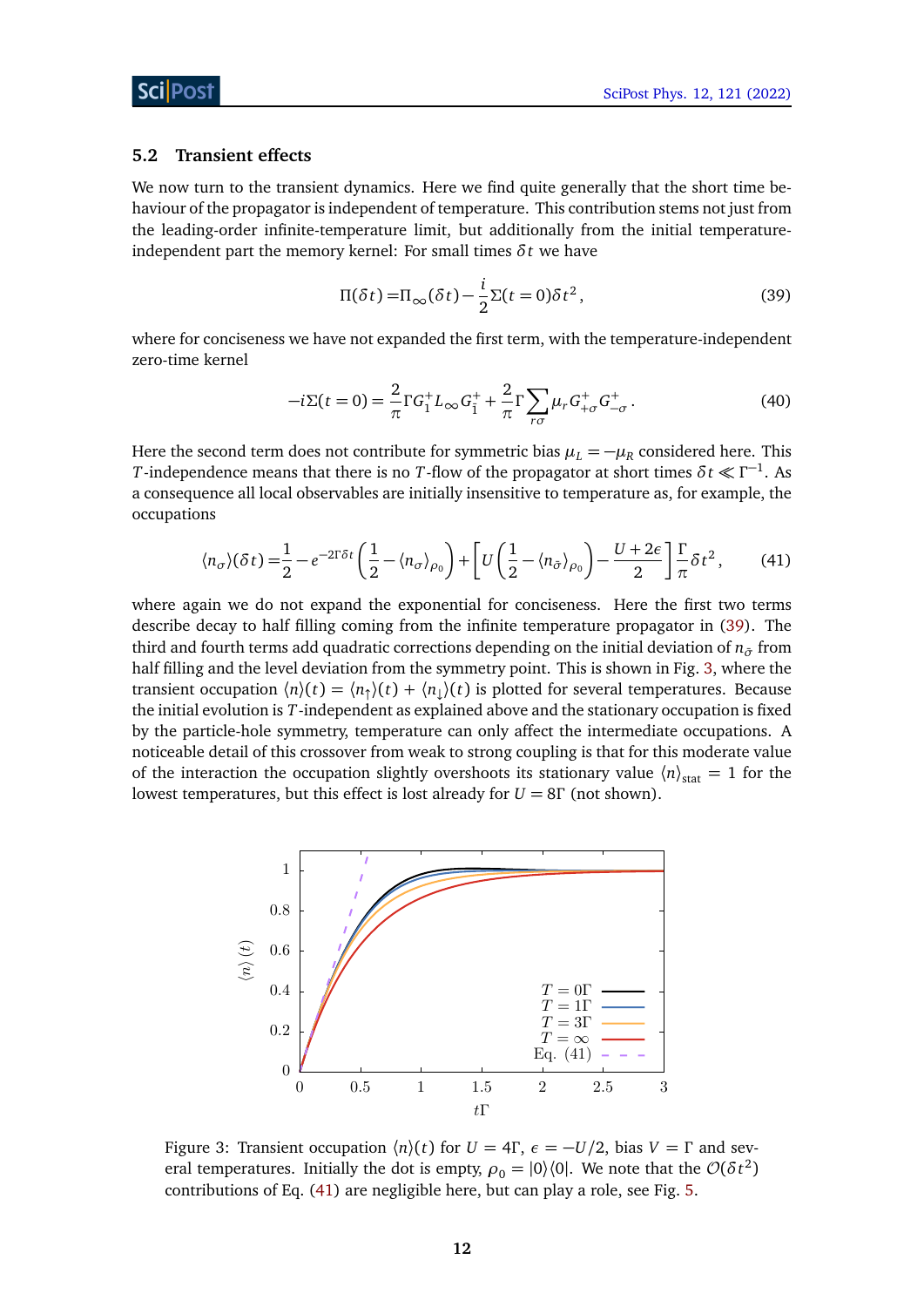

<span id="page-12-0"></span>

Figure 4: (a) Transient current  $I_L(t)$  for  $U = 8\Gamma$ ,  $\epsilon = -U/2$ ,  $V = \Gamma$  and several temperatures. Initially the dot is singly occupied,  $\rho_0 = |\uparrow\rangle\langle\uparrow|$ . (b) Transient current *I*<sub>L</sub>(*t*) for *U* = 4*Γ*,  $\epsilon$  = −*U*/2, *T* = 0.1*Γ* and several bias voltages. Solid lines: *T*-flow. Dashed lines: 2PI approach from Ref. [[42](#page-22-5)].

Interestingly, for non-local observables the short-time behaviour may also be temperature independent. An example is the particle current plotted in Fig. [4.](#page-12-0) Similar to the decomposition [\(39\)](#page-11-1) there are contributions from both the infinite temperature current and the *T*independent zero-time current-kernel, e.g., for the left reservoir:

$$
I_L(\delta t) = I_{L,\infty}(\delta t) - i \operatorname{Tr} \Sigma_{I_L}(t=0) \rho_0 \delta t \tag{42}
$$

<span id="page-12-1"></span>
$$
=(V-U-2\epsilon)\frac{\Gamma\delta t}{\pi}+(1-\langle n\rangle_{\rho_0})\Gamma\left[1+(U-2\pi\Gamma)\frac{\delta t}{\pi}\right].
$$
 (43)

Again we stress that this result also holds if the system is *not* at the particle hole symmetry point. In Fig. [4\(](#page-12-0)a) *I<sup>L</sup>* (*t*) is shown for large interaction *U* = 8*Γ* at bias *V* = *Γ* as the temperature is lowered. As expected the initial onset of the current follows Eq. [\(43\)](#page-12-1). Whereas for  $T \gtrsim \Gamma$ the current monotonically converges to its stationary value, at lower temperatures the current after an initial increase first decreases until *t*<sup>Γ</sup> ≈ 1 and then turns up again. For *T*  $\leq$  0.2Γ the stationary current is significantly higher than the local maxima at *tΓ* ≈ 1*/*2. The local minimum at *tΓ* ≈ 1 becomes less pronounced if *U* is decreased and eventually vanishes (not shown).

In Fig. [4\(](#page-12-0)b) we compare the transient currents obtained by the *T*-flow with those obtained in Ref. [[42](#page-22-5)] using a two-particle-irreducible effective action (2PI) approach at low temperature *T* = 0.1*Γ* and intermediate interaction *U* = 4*Γ* . We find overall good agreement. In particular, both predict that the current slightly overshoots its stationary value at large bias. At small bias the stationary current of the 2PI approach is slightly smaller compared to our *T*-flow result, which in the stationary benchmarks in Fig. [1\(](#page-9-2)a) compared favourably with other methods.

Finally, as an application we consider the transient effects of the interaction in the emptyorbital regime  $\epsilon \gg \{\Gamma, V\}$ , which is characterized by  $\langle n \rangle_{\text{stat}}$ ,  $T=0 \approx 0$ . Perhaps surprisingly, preparing the dot in a state with a higher occupation than its stationary occupation need not lead to a simple decay of the occupation. Instead, it is possible that the dot initially fills up *more* as predicted in Ref. [[30](#page-21-8)] on quite general grounds. How this can happen can be understood specifically from Eq. [\(41\)](#page-11-3), which shows that initially the occupation grows towards half filling – away from the stationary value – as dictated by  $\Pi_{\infty}$ . Indeed, in Fig. [5](#page-13-1) the occupation initially increases until *tΓ* ≈ 0.3, after which the naively expected monotonic decay starts. The occupations then reenter their initial value precisely at the reentrant time  $t_r = \Gamma^{-1}$ . More strongly, for the chosen initial state this reentrance occurs for *any local observable* of the dot, as for example the correlation in Fig. [5,](#page-13-1) implying that the entire reduced density operator returns to its initial value.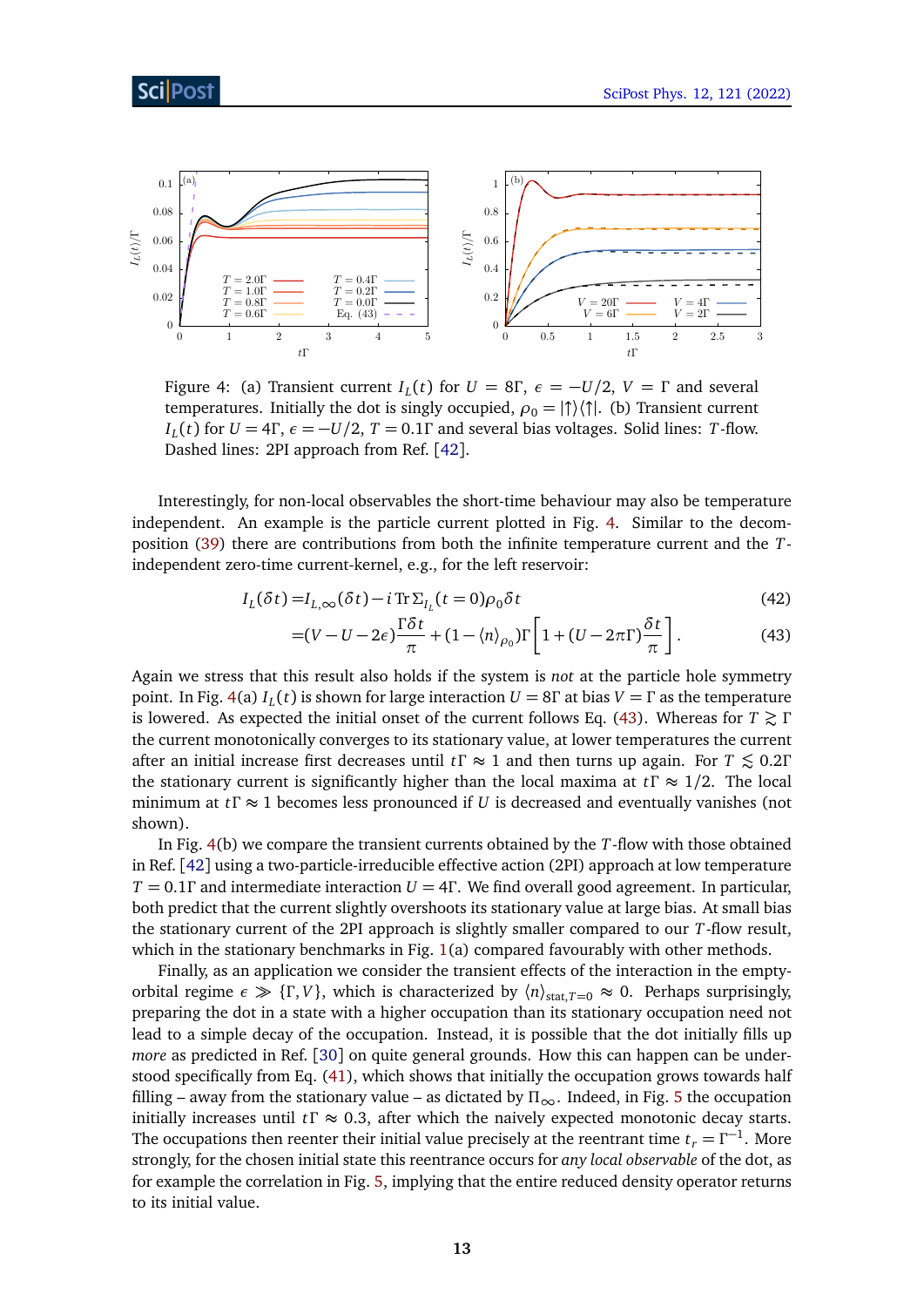<span id="page-13-1"></span>

Figure 5: Reentrant effect for dot occupation and correlation for parameters *U* = 8*Γ* ,  $\epsilon = 2.75\Gamma$ ,  $V = \Gamma$  at  $T = 0$ . The reentrant effect for time  $t_r = \Gamma^{-1}$  is realized by the initial state  $\rho_0$  with  $\langle n_\uparrow \rangle_{\rho_0} = \langle n_\downarrow \rangle_{\rho_0} \approx 0.131$  and  $\langle n_\uparrow n_\downarrow \rangle_{\rho_0} \approx 0.007$ .

This at first puzzling reentrant behaviour was already explained in Ref. [[30](#page-21-8)] in general terms showing that it is generically enforced in non-semigroup dynamics by the fundamental property of trace-preservation of the dynamics. In short, for every time *t<sup>r</sup>* the propagator has a fixed point, i.e., some operator denoted  $ρ_1(t_r)$  such that  $Π(t_r)ρ_1(t_r) = ρ_1(t_r)$ , which is moreover a physical state,  $\rho_1(t_r) \ge 0$  and  $\text{Tr} \rho_1(t_r) = 1$ . Thus, all local observables must return to their initial values at time  $t_r$  if the initial state  $\rho_0 = \rho_1(t_r)$  is prepared. (Note that this argument does not imply reentrant behaviour of non-local observables such as currents measured outside the system.) Whereas in Ref. [[30](#page-21-8)] this general effect was predicted, it was illustrated only for the occupation of a non-interacting spinless quantum dot coupled to a single reservoir, a solvable model. Here we have illustrated that it occurs for more than one observable and shown that it remains clearly visible in the strongly-interacting, low-temperature case under finite bias transport conditions. We highlight that the rationale behind the *T*-flow method ties in directly with the competition between finite-*T* and infinite-*T* dynamics that drives this physical effect.

## <span id="page-13-0"></span>**6 Summary and outlook**

In this paper we presented the *T*-flow renormalization group method, which uses the physical environment temperature to achieve a flow of the density-operator dynamics to its nontrivial low-temperature limit. Starting from the simple high-temperature limit, the temperature is lowered in many small steps using the self-consistent RG equations [\(29\)](#page-7-4)–[\(34\)](#page-8-1). In this way we collect useful information about the physics at *all* traversed finite temperatures, which sets our scheme apart from RG methods using unphysical flow parameters.

We implemented the RG equations directly in time space at the example of an interacting Anderson dot including vertex corrections. For voltages on the order of the coupling or larger, stationarity is reached quickly, allowing us to benchmark our transient method in the stationary regime. We demonstrated quantitative agreement in the current-voltage characteristics, noting in particular that the agreement with accurate quantum Monte Carlo simulations extends up to  $U = 10\Gamma$ . Comparing transient currents with the 2PI Green's function results we found good agreement as well. Interestingly, we could show analytically that the short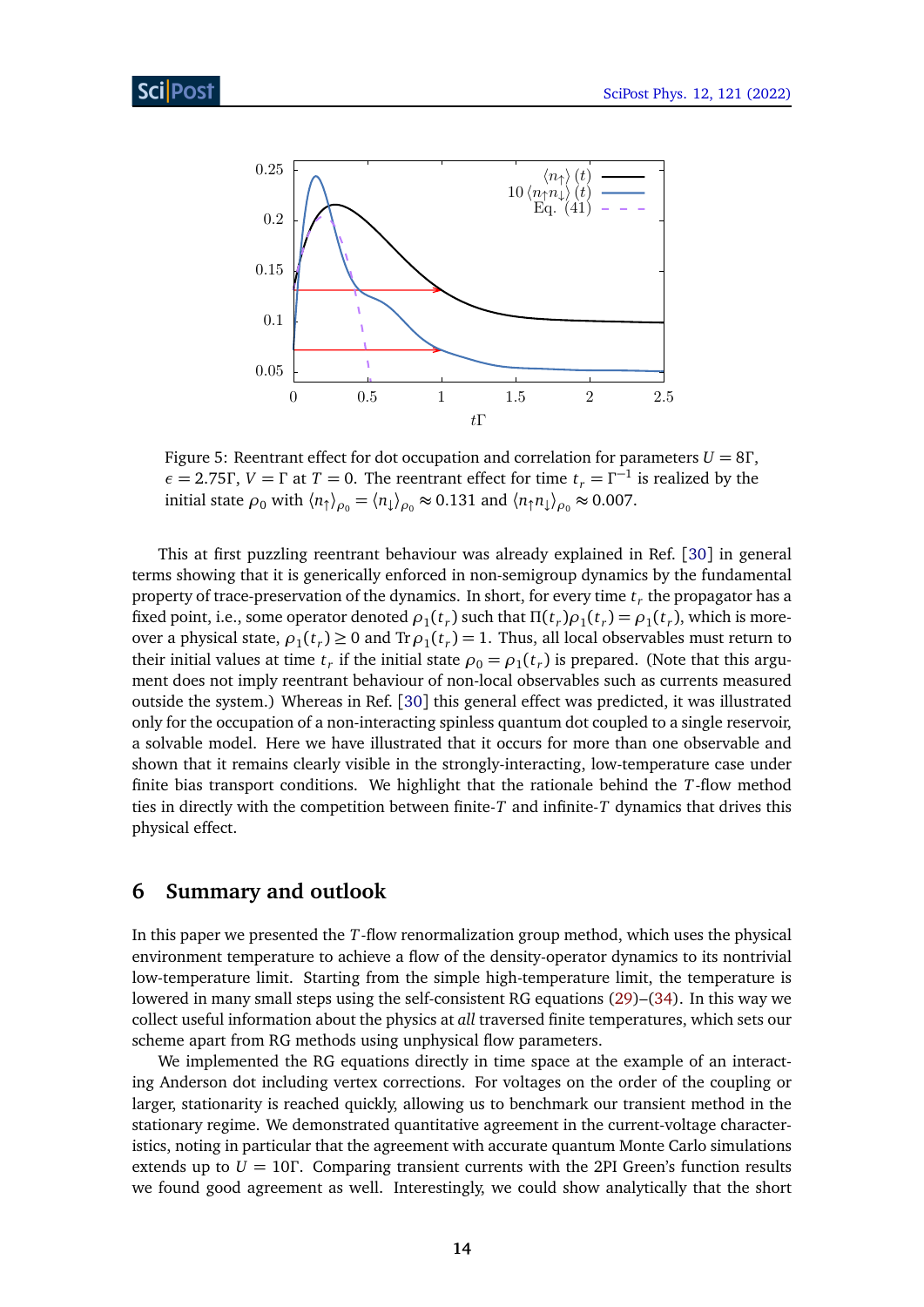time dynamics of both local and nonlocal observables are temperature independent in the wide-band limit considered here, with important contributions from the short-time memory kernels. The observed collapse of the data onto a *T*-independent limiting curve may be of interest for experimental studies of transient transport.

As an application we investigated the reentrant effect found in Ref. [[30](#page-21-8)] for a solvable noninteracting model: the charge prepared on a quantum dot which is destined to decay can initially show an unexpected pronounced further accumulation. We showed that this effect is due to a generic interplay between short-time infinite-*T* dynamics and long-time finite-*T* corrections and remains clearly visible even for strong interactions and finite-bias non-equilibrium. Moreover, we illustrated that this effect does not only occur for the occupation but also for the *correlation* of two electrons in agreement with general arguments about non-semigroup dynamics put forward in Ref. [[30](#page-21-8)].

For the formulation and application of the method we focused on the case of equal reservoir temperatures and studied the transient approach to non-equilibrium stationary states and transport quantities. However, we also provided the general formulation for distinct temperatures of the reservoirs whose application to thermoelectric transport with strong coupling and interaction is interesting. The additional heat currents of interest in this situation [[43,](#page-22-6)[44](#page-22-7)] can be computed by straightforward extension of the presented technique for the charge current. Moreover, the presented method can be extended in several further directions: (i) Since the *T*flow allows to avoid the frequency domain it is straightforward to include non-periodic driving of bias and gate voltages [*V*(*t*) and *ε*(*t*)] or tunnel barriers [*Γ* (*t*)]. This comes at the numerical price of dealing with double (triple) time-dependence of the contraction functions  $\gamma_1^p$  $\frac{p}{1}$  and the memory kernel  $K$  (the supervertex  $G_1$ ), but should present no principal problem. (ii) However, it is equally well possible to formulate the *T*-flow entirely in the Laplace-frequency domain by changing the translation rules of the diagrams as in Ref. [[3,](#page-19-3)[22](#page-21-0)]. This may provide more direct access to stationary quantities than by converging transient calculations well into the stationary regime, in particular for regimes where *T*, *V Γ* . How this compares with the *E*-flow scheme is an interesting open question. (iii) The *T*-flow can also address systems with bosonic environments provided a renormalized perturbation theory around the infinite temperature and wideband limit is set up analogous to fermionic environments [[20,](#page-20-12) [45](#page-22-8)], which seems possible.

We emphasized throughout that the presented *T*-flow scheme is naturally suggested by physical considerations underlying the renormalized perturbation expansion. Nevertheless, further considerations of its physical underpinnings would be of interest. Indeed, early timedomain formulations of the density-operator RTRG [[45,](#page-22-8)[46](#page-22-9)] were motivated by considerations similar to those given in Sec. [2,](#page-2-0) but encountered technical issues. These were initially resolved by reformulations which abandoned the time-domain [[47,](#page-22-10)[48](#page-22-11)] and started from a renormalized perturbation theory which was later identified as describing the  $T = \infty$  limit [[22,](#page-21-0) [23](#page-21-1)] as used here. This renormalization by the  $T = \infty$  reference solution plays a crucial role in the construction of a well-defined RG flow for the open-system dynamics, in particular, for the special treatment required for the stationary state. This is problematic when starting from a standard bare perturbation expansion ("zero eigenvalue problem", see the discussion preceding Eq. (199) in Ref. [[3](#page-19-3)]).

In the present paper we instead returned to the time-domain by exploiting the insights gained in the above cited works. This has the advantage that the similarities and differences with Wilson's RG [[32](#page-21-10)] become apparent, in particular the focus on the long-range correlations which become explicit in the renormalized perturbation theory about  $T = \infty$ . The ordinary perturbation expansion does not reveal the relevant correlations since the  $T = \infty$ and  $T < \infty$  contributions are completely mixed up [[22,](#page-21-0) [23](#page-21-1)]. This constitutes a key difference of the *T*-flow to other RG approaches. Its apparently successful application here warrants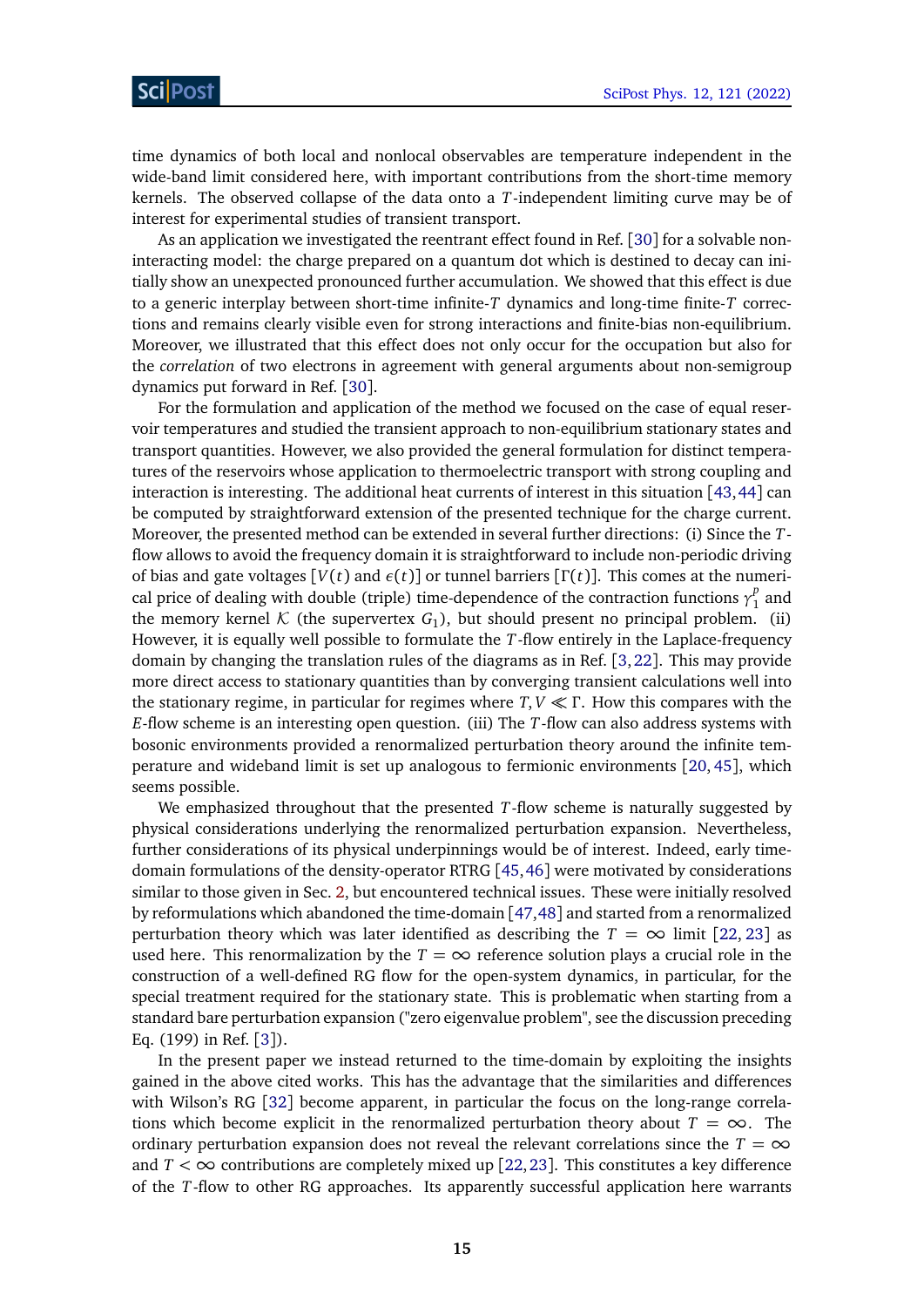further, more detailed consideration of these physical underpinnings, in particular its close connection to the *generation of memory effects*. Importantly, here memory is characterized as retardation [[5](#page-19-5)], which is related to but not the same as non-divisibility of dynamical maps [[31](#page-21-9)] ("non-Markovianity").

The return to the time-domain achieved by our work may also enable general physical arguments to be applied more easily to technical considerations, especially since our RG flow parameter can in principle be changed physically in the lab. A *T*-flow step establishes a mapping between two *entire physical evolutions* at adjacent temperatures. Operationally this corresponds to an intervention on the initially decoupled reservoir state  $\rho_R(T) \to \rho_R(T - \delta T)$ [Eq. [\(5\)](#page-4-4) ff.] before the interaction with the system is started and before the environment is discarded (integrated out). It has been stressed [[31](#page-21-9)] that interventions on the environment represent yet another way of characterizing memory effects beyond the framework of retardation and non-divisibility of the reduced evolution mentioned above. Operationally defined mappings of entire evolutions have been studied in detail in quantum information using the supermap [[49](#page-22-12)] and process-tensor formalisms [[50](#page-22-13)] and these may find new applications here. To apply such considerations here it is a crucial advantage that the *T*-flow allows one to stay in the time-domain, since transformation to frequency domain tends to complicate rather than simplify operational properties of time-evolutions [[38](#page-22-1)].

## **Acknowledgements**

We thank V. Bruch and M. Pletyukhov for valuable discussions and H. Schoeller for inspiring lectures on RG methods. We thank T. Gasenzer for useful correspondence regarding Ref. [[42](#page-22-5)].

**Funding information** K.N. acknowledges support by the Deutsche Forschungsgemeinschaft (RTG 1995).

## <span id="page-15-0"></span>**A Definition of effective supervertices**

Here we give the precise definition of the supervertices and show how the vertex diagrams can be translated into explicit equations. First, it is important to keep in mind that in contrast to the bare superfermion  $G_1^+$  [Eq. [\(8\)](#page-4-3)] the effective supervertex  $G_1$  also has a dependence on time. Specifically we need to distinguish the time arguments of the latest, the uncontracted and the earliest vertex within  $G_1$ , which we label as  $t, \tau$  and  $s$  respectively. Thus  $t \geq \tau \geq s$  and we denote  $G_1 = G_1(t, \tau, s)$ . For time translation invariant systems this simplifies to  $G_1(t-\tau, \tau-s)$ . Every vertex *except the uncontracted one* is associated with a prefactor of  $-i$ , and every cut contraction line with a fermion minus sign. Importantly the contraction function associated with the uncontracted vertex is not part of  $G_1$  itself. Thus, the first two diagrams in the definition of *G*<sup>1</sup> [Eq. [\(25\)](#page-7-1)] are translated as

$$
\mathbf{J} = G_1^+ \bar{\delta}(t - \tau) \bar{\delta}(\tau - s),\tag{44}
$$

$$
\frac{1}{t-\tau} = \gamma_2^-(t-s)G_2^+ \Pi(t,\tau)G_1^+ \Pi(\tau,s)G_2^+, \tag{45}
$$

where we indicated the time arguments in the second diagram. Higher order terms also contain internal vertices with time arguments labelled from left to right as  $t_1 > \cdots > t_n$  over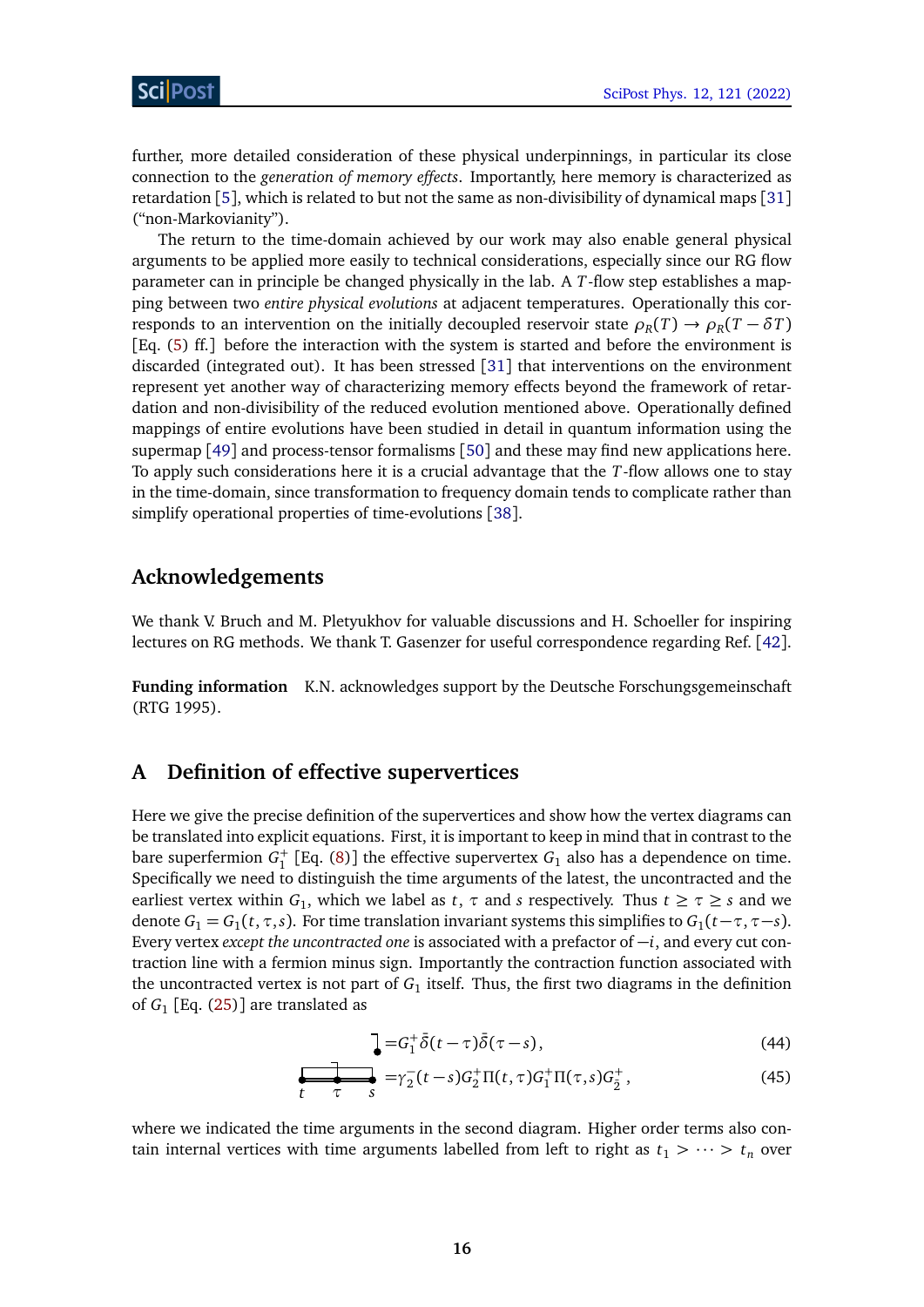which one has to integrate in a time-ordered way. For example, the third term of [\(25\)](#page-7-1) reads

*t t*<sup>1</sup> *t*<sup>2</sup> *τ s* = Z *<sup>t</sup> τ d t*<sup>1</sup> Z *<sup>t</sup>*<sup>1</sup> *τ d t*2*γ* − 2 (*t* − *t*<sup>2</sup> )*γ* − 3 (*t*<sup>1</sup> − *s*) × *G* + <sup>2</sup> *Π*(*t*, *t*<sup>1</sup> )*G* + <sup>3</sup> *Π*(*t*<sup>1</sup> , *t*<sup>2</sup> )*G* + 2¯ *Π*(*t*<sup>2</sup> ,*τ*)*G* + <sup>1</sup> *Π*(*τ*,*s*)*G* + 3¯ . (46)

The 2-point vertex  $G_{12} = G_{12}(t, \tau_1, \tau_2, s)$  is defined such that the uncontracted vertex with index 1 (at time  $\tau_1$ ) is always to the left of the uncontracted vertex with index 2 (at time  $\tau_2$ ), i.e.,  $\tau_1 > \tau_2$ . Thus

$$
\frac{1}{t \tau_1 \tau_2 s} = -\gamma_3(t - s)G_3 \Pi(t, \tau_1)G_1 \Pi(\tau_1, \tau_2)G_2 \Pi(\tau_2, s)G_3.
$$
 (47)

## <span id="page-16-0"></span>**B Temperature dependence of the propagator** *Π*

The propagator *Π* can be computed from the renormalized kernel *Σ* via the Dyson equation

<span id="page-16-5"></span><span id="page-16-3"></span><span id="page-16-2"></span>
$$
\Pi(t) = \Pi_{\infty}(t) - i[\Pi_{\infty} * \Sigma * \Pi](t),
$$
\n(48)

where \* denotes time convolution. Suppressing time arguments and taking a derivative with respect to the temperature  $T_r$  of the *r*-th reservoir it follows that

$$
\frac{\partial \Pi}{\partial T_r} = \Pi_{\infty} * \frac{\partial [-i\Sigma]}{\partial T_r} * \Pi + \Pi_{\infty} * [-i\Sigma] * \frac{\partial \Pi}{\partial T_r}
$$
(49)

$$
= -i(\Pi_{\infty} + \Pi_{\infty} * [-i\Sigma] * \Pi_{\infty} + \cdots) * \frac{\partial \Sigma}{\partial T_r} * \Pi
$$
\n(50)

<span id="page-16-9"></span><span id="page-16-4"></span>
$$
=-i\Pi * \frac{\partial \Sigma}{\partial T_r} * \Pi.
$$
\n(51)

To obtain Eq. [\(50\)](#page-16-2) one iterates the self-consistent equation Eq. [\(49\)](#page-16-3) for *∂TΠ* treating *Π*, *Π*<sup>∞</sup> and *Σ* as given. Eq. [\(51\)](#page-16-4) follows by recognizing the term in parenthesis as the solution of the self-consistent equation [\(48\)](#page-16-5) for *Π*. Setting *T* equal for all reservoirs we obtain Eq. [\(32\)](#page-8-2) of the main text. Inserting the leading order term of  $\partial_T \Sigma$  it is straightforward to show that the leading short-time dependence of  $\partial_T \Pi$  is *quartic* for small times  $\delta t$ :

$$
\frac{\partial \Pi}{\partial T_r}(\delta t) = -\frac{\pi}{36} T_r \Gamma_{r\sigma_1} \left( G_1^+ L_\infty G_1^+ + \eta_1 \mu_r G_1^+ G_1^+ \right) \delta t^4. \tag{52}
$$

This explains the *T*-independent short-time behaviour discussed in the main text [Eq. [\(41\)](#page-11-3)].

# <span id="page-16-1"></span>**C Finiteness of** *T***-flow equations**

Here we establish that the *T*-flow equations are free of time-divergences. The diagrams in Eq. [\(29\)](#page-7-4) are explicitly given by

<span id="page-16-6"></span>
$$
\int_{s}^{t} dt_{1} \int_{s}^{t_{1}} dt_{2} \frac{\partial \gamma_{1}}{\partial T}(t - t_{2}) G_{1}^{+} \Pi(t, t_{1}) G_{1}(t_{1}, t_{2}, s), \tag{53}
$$

<span id="page-16-8"></span><span id="page-16-7"></span>
$$
\int_{s}^{t} dt_{1} \int_{s}^{t_{1}} dt_{2} \gamma_{1}(t - t_{2}) G_{1}^{+} \frac{\partial \Pi}{\partial T}(t, t_{1}) G_{1}(t_{1}, t_{2}, s), \qquad (54)
$$

$$
\underbrace{\hspace{1cm}}_{\mathcal{D}}(t,s) = -\int_{s}^{t} dt_1 \int_{s}^{t_1} dt_2 \gamma_1(t - t_2) G_1^+ \Pi(t, t_1) \frac{\partial G_1}{\partial T}(t_1, t_2, s). \tag{55}
$$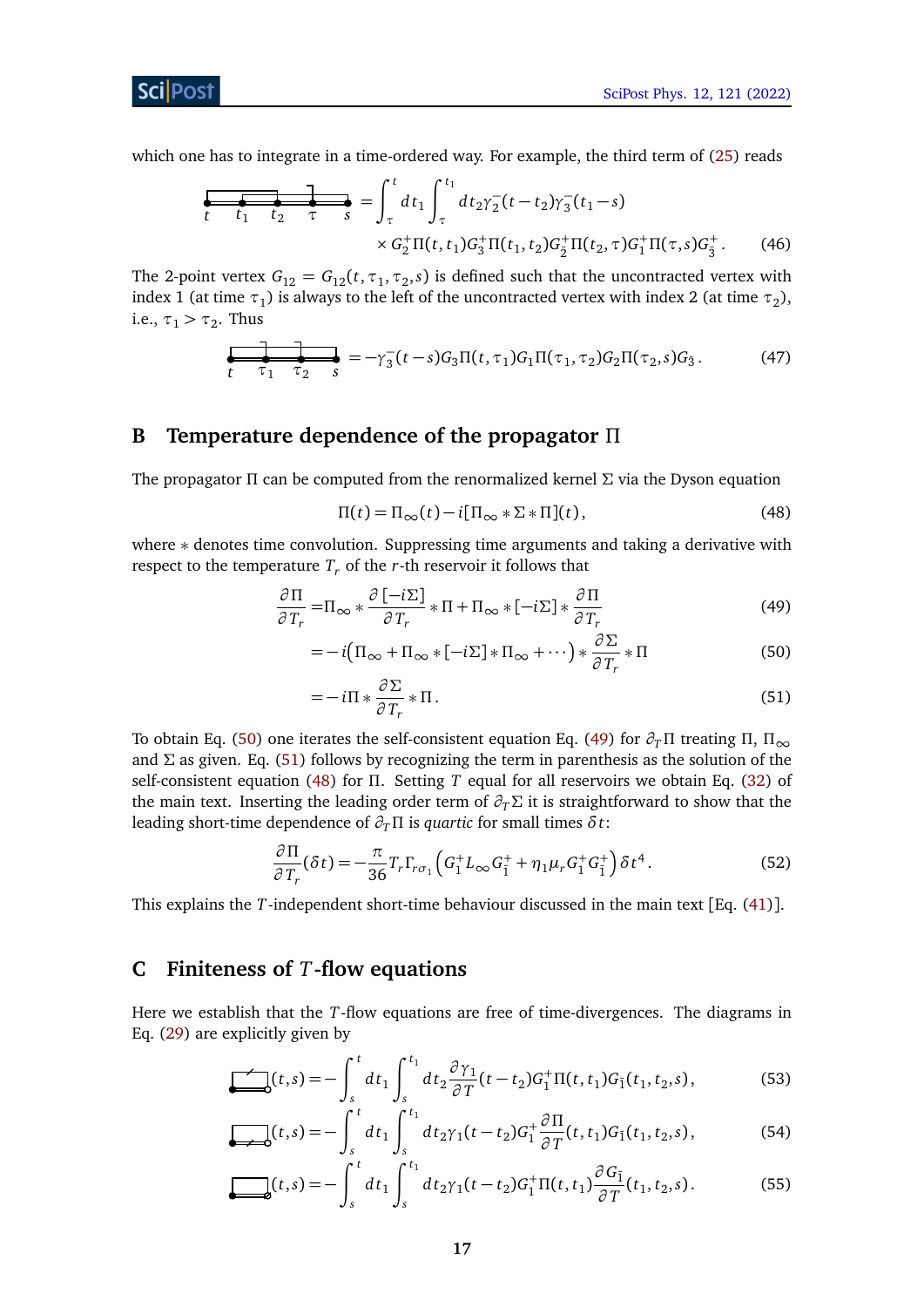## ScilPos<sup>.</sup>

Whereas [\(53\)](#page-16-6) does not contain any singularities, this is not immediately obvious for Eqs. [\(54\)](#page-16-7) and [\(55\)](#page-16-8). In Eq. [\(54\)](#page-16-7) we use that  $\partial_T \Pi(t) = \mathcal{O}(t^4)$ , see Eq. [\(52\)](#page-16-9). This small-time behaviour regularizes the 1*/t* divergence of the contraction function. The finiteness of [\(55\)](#page-16-8) can be seen by switching the order of integrations:

$$
\int_{s}^{t} dt_{1} \int_{s}^{t_{1}} dt_{2} \gamma_{1}(t - t_{2}) = \int_{s}^{t} dt_{2} \int_{t_{2}}^{t} dt_{1} \gamma_{1}(t - t_{2}). \tag{56}
$$

Now the inner  $t_1$  integral vanishes as  $\mathcal{O}(t-t_2)$  making the term finite. Using very similar arguments one establishes that all diagrams in [\(33\)](#page-8-0) and [\(34\)](#page-8-1) are well behaved, making the *T*-flow equations explicitly time-singularity free.

#### <span id="page-17-0"></span>**D Different reservoir temperatures**

Here we show how the *T*-flow as presented in the main text can be generalized to the case where each reservoir has a different temperature *T<sup>r</sup>* . This can be applied in various ways. For this discussion it is useful to collect all temperatures into a single vector  $\vec{T} = (T_1, T_2, \ldots, T_n)$ . The *T*-flow is then started at high, but finite temperatures  $\vec{T}_{\infty} = (T_{\infty,1}, T_{\infty,2}, \ldots, T_{\infty,n})$ , allowing us to compute an accurate initial condition using the renormalized perturbation theory. We next chose a path  $\vec{T}(\alpha) = (T_1(\alpha), T_2(\alpha), \ldots, T_n(\alpha))$  in this *n* dimensional temperature space parametrised by  $\alpha$  : 0  $\rightarrow$  1, passing through the temperature-biased configurations of interest. If we denote by  $\vec{T}_0$  the final target configuration of the reservoir temperatures (in the main text  $\vec{T}_0 = \vec{0}$ ) then  $\vec{T}(\alpha = 0) = \vec{T}_{\infty}$  and  $\vec{T}(\alpha = 1) = \vec{T}_0$ . The case from the main text, where all reservoirs are cooled at the same rate, corresponds to  $\vec{T}(\alpha) = \vec{T}_{\infty} + \alpha(\vec{T}_0-\vec{T}_{\infty})$ . Alternatively we could keep  $T_2, \ldots, T_n$  fixed while cooling  $T_1,$  and afterwards cool  $T_2$  etc..

To generalize the *T*-flow equations we replace all derivatives

$$
\partial_T \to \partial_\alpha = \partial \vec{T} / \partial \alpha \cdot \nabla_{\vec{T}} , \qquad (57)
$$

in Eqs. [\(29\)](#page-7-4)–[\(34\)](#page-8-1). For example, slashed contractions now denote

$$
\frac{\partial \gamma_{\eta\sigma}^{-}}{\partial \alpha} = \sum_{r} \frac{\partial T_{r}}{\partial \alpha} \frac{i\Gamma_{r\sigma} e^{i\tilde{\eta}\mu_{r}t}}{\sinh(\pi t T_{r})} \left[ \frac{\pi t T_{r}}{\tanh(\pi t T_{r})} - 1 \right].
$$
 (58)

Note that the slashed propagator is now given by the key relation

$$
\partial_{\alpha} \Pi = -i\Pi * \partial_{\alpha} \Sigma * \Pi, \qquad (59)
$$

[cf. [\(32\)](#page-8-2)]. With these conventions the same diagrammatic rules apply, which makes the implementation of the *T*-flow for distinct temperatures straightforward. Finally, we point out that closed temperature loops have no thermodynamic meaning here, because we are not lowering temperature in time (each RG step computes an entire evolution).

## <span id="page-17-1"></span>**E Numerical solution of the** *T***-flow equations**

The truncated *T*-flow equations from the main text form a closed set of implicit (self-consistent) differential equations for Σ,  $G_1$  and  $G_{12}$  and we here comment on their numerical discretiza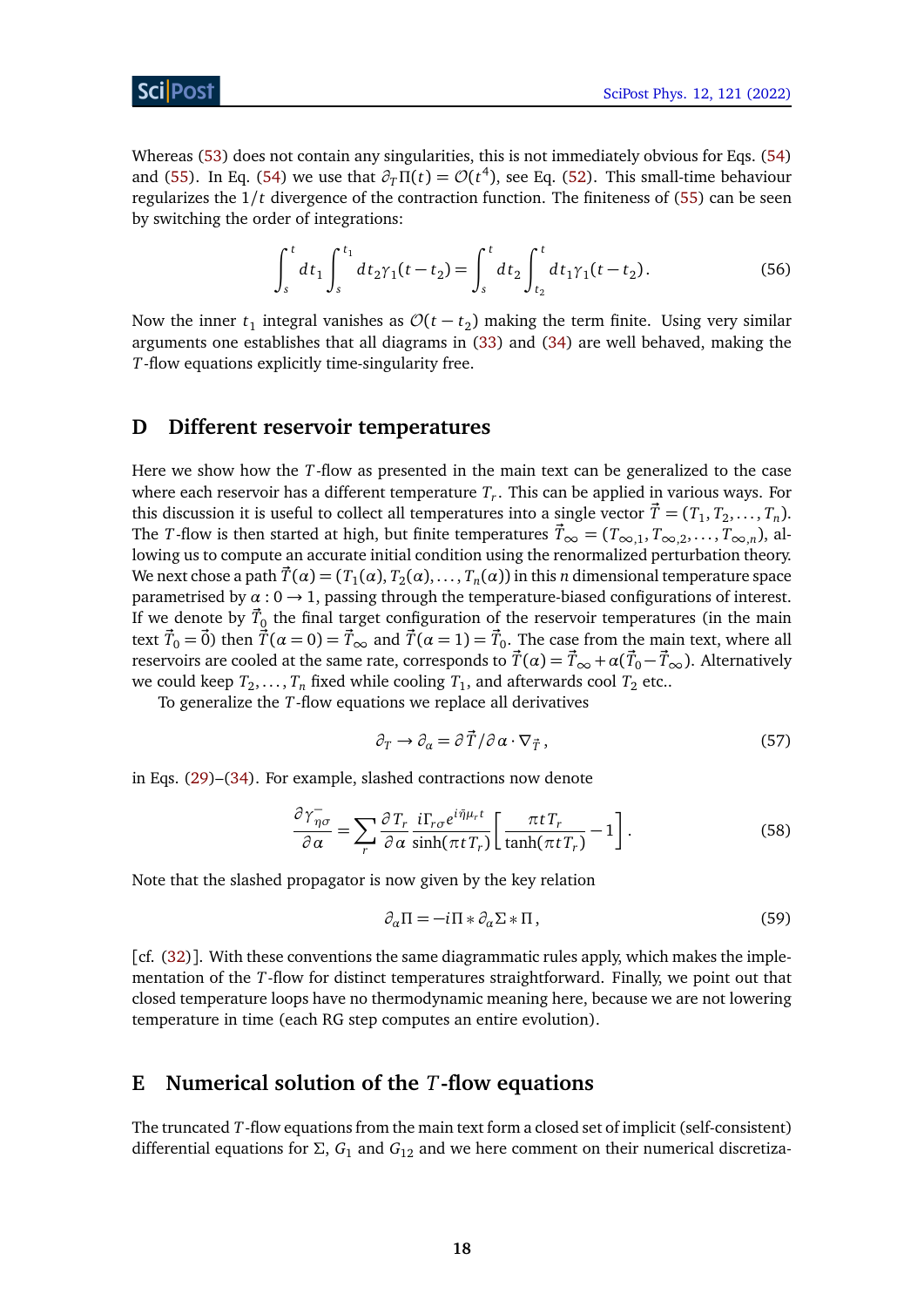tion. Suppressing time arguments these equations are of the form

$$
\frac{\partial \Sigma}{\partial T} = \mathcal{F}_0 \left[ \Sigma, \frac{\partial \Sigma}{\partial T}, G_1, \frac{\partial G_1}{\partial T} \right],\tag{60}
$$

$$
\frac{\partial G_1}{\partial T} = \mathcal{F}_1 \left[ \Sigma, \frac{\partial \Sigma}{\partial T}, G_1, \frac{\partial G_1}{\partial T}, G_{12}, \frac{\partial G_{12}}{\partial T} \right],\tag{61}
$$

$$
\frac{\partial G_{12}}{\partial T} = \mathcal{F}_2 \left[ \Sigma \right],\tag{62}
$$

where the functionals  $\mathcal{F}_i$  are given by the right-hand sides of Eqs. [\(29\)](#page-7-4), [\(33\)](#page-8-0) and [\(34\)](#page-8-1). We do not explicitly indicate the dependence on the propagator *Π* and its temperature derivative  $∂_T$ Π, since these can be computed using Σ and  $∂_TΣ$  as the solutions of Eqs. [\(6\)](#page-4-2) and [\(32\)](#page-8-2), respectively. Defining the vector  $\Phi := (\Sigma, G_1, G_{12})$  the *T*-flow equations thus have the form

<span id="page-18-1"></span>
$$
\frac{\partial \Phi}{\partial T} = \mathcal{F} \left[ \Phi, \frac{\partial \Phi}{\partial T} \right].
$$
 (63)

To simplify the discussion we assume an equidistant temperature grid  $T_n \coloneqq n \delta T$  for some small stepsize *δT >* 0, noting that in practice the stepsize should be varied based on local error  $\epsilon$  estimates to reduce numerical effort and improve accuracy. Our goal is to compute  $\Phi_n \coloneqq \Phi(T_n)$ and  $\partial_T \Phi_n := \partial_T \Phi(T_n)$  on this grid assuming  $\Phi_{n+1}, \Phi_{n+2}, \dots$  and  $\partial_T \Phi_{n+1}, \partial_T \Phi_{n+2}, \dots$  are already available. To do so we first approximate  $\partial_T \Phi_n \approx (-3\Phi_n + 4\Phi_{n+1} - \Phi_{n+2})/(2\delta T)$  leading to

$$
\Phi_n = \frac{4}{3}\Phi_{n+1} - \frac{1}{3}\Phi_{n+2} - \frac{2}{3}\mathcal{F}\left[\Phi_n, \frac{-3\Phi_n + 4\Phi_{n+1} - \Phi_{n+2}}{2\delta T}\right] \delta T + \mathcal{O}(\delta T^3). \tag{64}
$$

This is the well-known second order backwards differentiation formula (BDF2) [[51](#page-22-14)]. To eval-uate Eq. [\(64\)](#page-18-1) further we approximate on the right hand side  $\Phi_n = \Phi_n^{(P)} + \mathcal{O}(T^3)$ , where  $\Phi_n^{(P)}$ denotes the Adams-Bashforth predictor [[51](#page-22-14)]

$$
\Phi_n^{(P)} := \Phi_{n+1} - \left(\frac{3}{2} \left. \frac{\partial \Phi}{\partial T} \right|_{n+1} - \frac{1}{2} \left. \frac{\partial \Phi}{\partial T} \right|_{n+2} \right) \delta T. \tag{65}
$$

Thus we obtain both  $\Phi_n$  and  $\partial_T \Phi_n = \mathcal{F} \Big[ \Phi_n^{(P)} , (-3\Phi_n^{(P)} + 4\Phi_{n+1} - \Phi_{n+2})/(2\delta T) \Big]$  as wanted.

#### <span id="page-18-0"></span>**F Exact solution at**  $U = 0$

Here we show how the *T*-flow equations [\(29\)](#page-7-4) and [\(32\)](#page-8-2)–[\(34\)](#page-8-1) recover the exact solution for the non-interacting spin-degenerate Anderson dot. The main simplification in this case is that all terms with more than four creation superfermions vanish for algebraic reasons as discussed in Ref. [[6,](#page-19-6) [23,](#page-21-1) [30](#page-21-8)]. Therefore the infinite *T*-flow hierarchy terminates at finite order and is completely contained in the contributions of the main text. In fact they simplify to

$$
-i\frac{\partial \Sigma}{\partial T} = \underbrace{\phantom{ \mathcal{L}(\mathcal{L})}}_{\mathcal{L}(\mathcal{L})} + \underbrace{\phantom{ \mathcal{L}(\mathcal{L})}}_{\mathcal{L}(\mathcal{L})} + \underbrace{\phantom{ \mathcal{L}(\mathcal{L})}}_{\mathcal{L}(\mathcal{L})},\tag{66}
$$

<span id="page-18-3"></span><span id="page-18-2"></span>
$$
\frac{1}{\mathcal{C}} = \frac{1}{\mathcal{C} \cdot \mathcal{C}} \tag{67}
$$

In the second term of Eq. [\(66\)](#page-18-2) we can use a bare vertex (instead of an effective one) and in the third term a bare propagator  $\Pi_{\infty}$  (instead of a full one) because the corrections to this are of order  $\mathcal{O}(G^{+6})$  and vanish algebraically. For the same reason Eq. [\(67\)](#page-18-3) only contains bare vertices and propagators. With the initial condition  $G_1(T = \infty, t - \tau, \tau - s) = G_1^+ \bar{\delta}(t - \tau) \bar{\delta}(\tau - s)$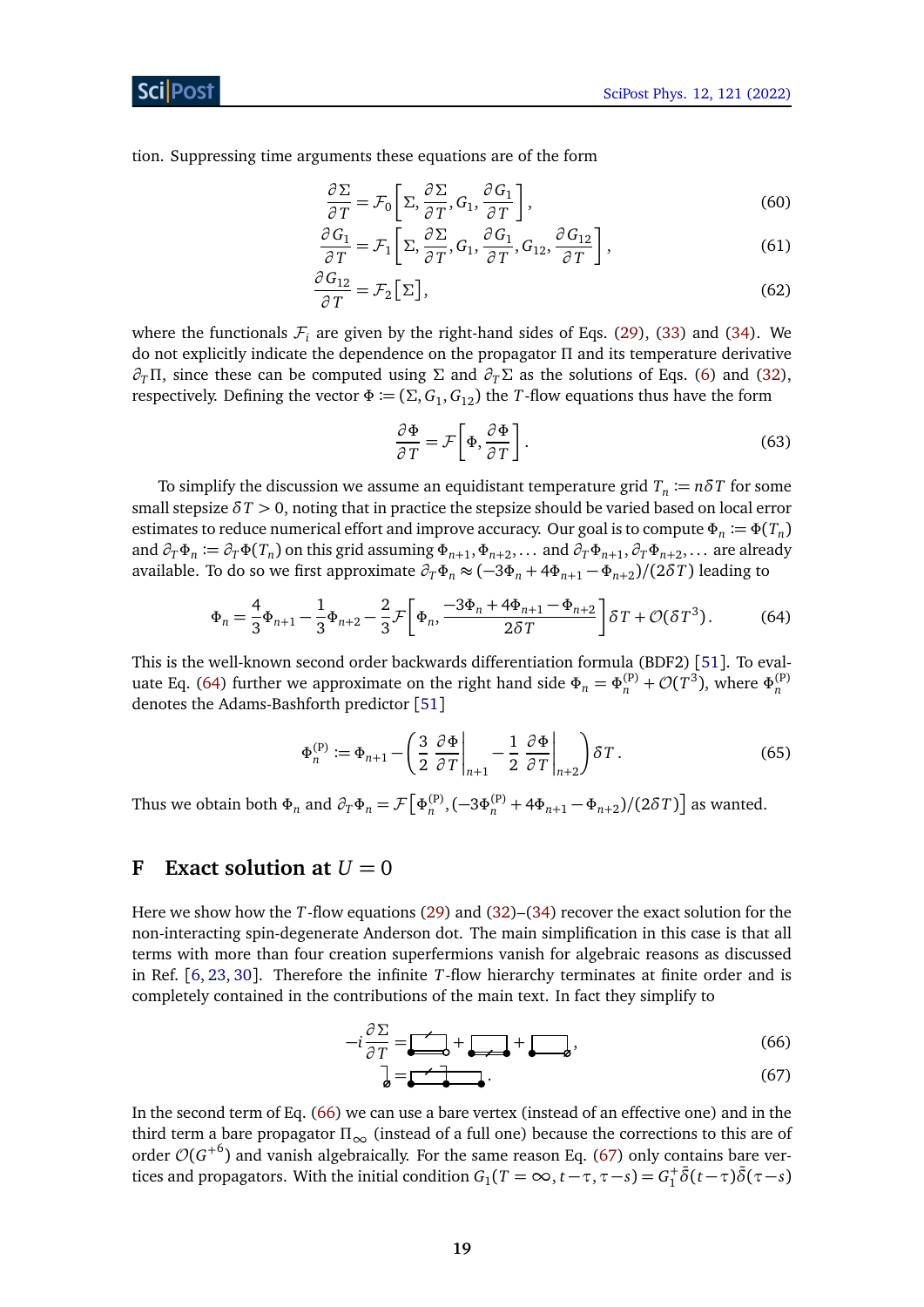ScilPos<sup>.</sup>

for the supervertex we can immediately integrate [\(67\)](#page-18-3), since only the contraction depends on temperature:

<span id="page-19-8"></span>
$$
\mathbf{J} = \mathbf{J} + \mathbf{J} + \mathbf{J} \tag{68}
$$

Note that the first term is equal to the initial condition and contains two  $\bar{\delta}$  functions of time not indicated diagrammatically. Insertion of  $G_1$  [Eq. [\(68\)](#page-19-8)] and  $\partial_T G_1$  [Eq. [\(67\)](#page-18-3)] into the first and last term of [\(66\)](#page-18-2) respectively, gives

$$
-i\frac{\partial \Sigma}{\partial T} = \sum_{i=1}^{n} + \sum_{i=1}^{n} + \sum_{j=1}^{n} + \sum_{j=1}^{n} + \sum_{j=1}^{n} + \sum_{j=1}^{n} + \sum_{j=1}^{n} + \sum_{j=1}^{n} + \sum_{j=1}^{n} + \sum_{j=1}^{n} + \sum_{j=1}^{n} + \sum_{j=1}^{n} + \sum_{j=1}^{n} + \sum_{j=1}^{n} + \sum_{j=1}^{n} + \sum_{j=1}^{n} + \sum_{j=1}^{n} + \sum_{j=1}^{n} + \sum_{j=1}^{n} + \sum_{j=1}^{n} + \sum_{j=1}^{n} + \sum_{j=1}^{n} + \sum_{j=1}^{n} + \sum_{j=1}^{n} + \sum_{j=1}^{n} + \sum_{j=1}^{n} + \sum_{j=1}^{n} + \sum_{j=1}^{n} + \sum_{j=1}^{n} + \sum_{j=1}^{n} + \sum_{j=1}^{n} + \sum_{j=1}^{n} + \sum_{j=1}^{n} + \sum_{j=1}^{n} + \sum_{j=1}^{n} + \sum_{j=1}^{n} + \sum_{j=1}^{n} + \sum_{j=1}^{n} + \sum_{j=1}^{n} + \sum_{j=1}^{n} + \sum_{j=1}^{n} + \sum_{j=1}^{n} + \sum_{j=1}^{n} + \sum_{j=1}^{n} + \sum_{j=1}^{n} + \sum_{j=1}^{n} + \sum_{j=1}^{n} + \sum_{j=1}^{n} + \sum_{j=1}^{n} + \sum_{j=1}^{n} + \sum_{j=1}^{n} + \sum_{j=1}^{n} + \sum_{j=1}^{n} + \sum_{j=1}^{n} + \sum_{j=1}^{n} + \sum_{j=1}^{n} + \sum_{j=1}^{n} + \sum_{j=1}^{n} + \sum_{j=1}^{n} + \sum_{j=1}^{n} + \sum_{j=1}^{n} + \sum_{j=1}^{n} + \sum_{j=1}^{n} + \sum_{j=1}^{n} + \sum_{j=1}^{n} + \sum_{j=1}^{n} + \sum_{j=1}^{n} + \sum_{j=1}^{
$$

where in the third term of the first line we again replaced a full propagator by a bare one. In the last line we inserted the expansion of the full propagator and its temperature derivative [Eq. [\(32\)](#page-8-2) with [\(66\)](#page-18-2)] using that all orders greater than  $\mathcal{O}(G^{+4})$  vanish algebraically. With the initial condition  $\Sigma(T = \infty) = 0$  we can integrate the last equation and recover the exact memory kernel for the  $U = 0$  Anderson dot

<span id="page-19-0"></span>−*iΣ* = + + . (70)

This is the result computed in Ref. [[23](#page-21-1)] [Eq. (123), Sec. 4 and App. F loc. cit.], where the full solution is analysed in detail, see also Ref. [[30](#page-21-8)].

#### **References**

- <span id="page-19-1"></span>[1] V. Gorini, *Completely positive dynamical semigroups of N-level systems*, J. Math. Phys. **17**, 821 (1976), doi:10.1063/[1.522979.](https://doi.org/10.1063/1.522979)
- <span id="page-19-2"></span>[2] G. Lindblad, *On the generators of quantum dynamical semigroups*, Commun. Math. Phys. **48**, 119 (1976), doi:10.1007/[BF01608499.](https://doi.org/10.1007/BF01608499)
- <span id="page-19-3"></span>[3] H. Schoeller, *A perturbative nonequilibrium renormalization group method for dissipative quantum mechanics*, Eur. Phys. J. Spec. Top. **168**, 179 (2009), doi[:10.1140](https://doi.org/10.1140/epjst/e2009-00962-3)/epjst/e2009- [00962-3.](https://doi.org/10.1140/epjst/e2009-00962-3)
- <span id="page-19-4"></span>[4] H.-P. Breuer, B. Kappler and F. Petruccione, *The time-convolutionless projection operator technique in the quantum theory of dissipation and decoherence*, Ann. Phys. **291**, 36 (2001), doi:10.1006/[aphy.2001.6152.](https://doi.org/10.1006/aphy.2001.6152)
- <span id="page-19-5"></span>[5] K. Nestmann, V. Bruch and M. R. Wegewijs, *How quantum evolution with memory is generated in a time-local way*, Phys. Rev. X **11**, 021041 (2021), doi:10.1103/[PhysRevX.11.021041.](https://doi.org/10.1103/PhysRevX.11.021041)
- <span id="page-19-6"></span>[6] K. Nestmann and M. R. Wegewijs, *General connection between time-local and time-nonlocal perturbation expansions*, Phys. Rev. B **104**, 155407 (2021), doi:10.1103/[PhysRevB.104.155407.](https://doi.org/10.1103/PhysRevB.104.155407)
- <span id="page-19-7"></span>[7] S. G. Jakobs, V. Meden and H. Schoeller, *Nonequilibrium functional renormalization group for interacting quantum systems*, Phys. Rev. Lett. **99**, 150603 (2007), doi:10.1103/[PhysRevLett.99.150603.](https://doi.org/10.1103/PhysRevLett.99.150603)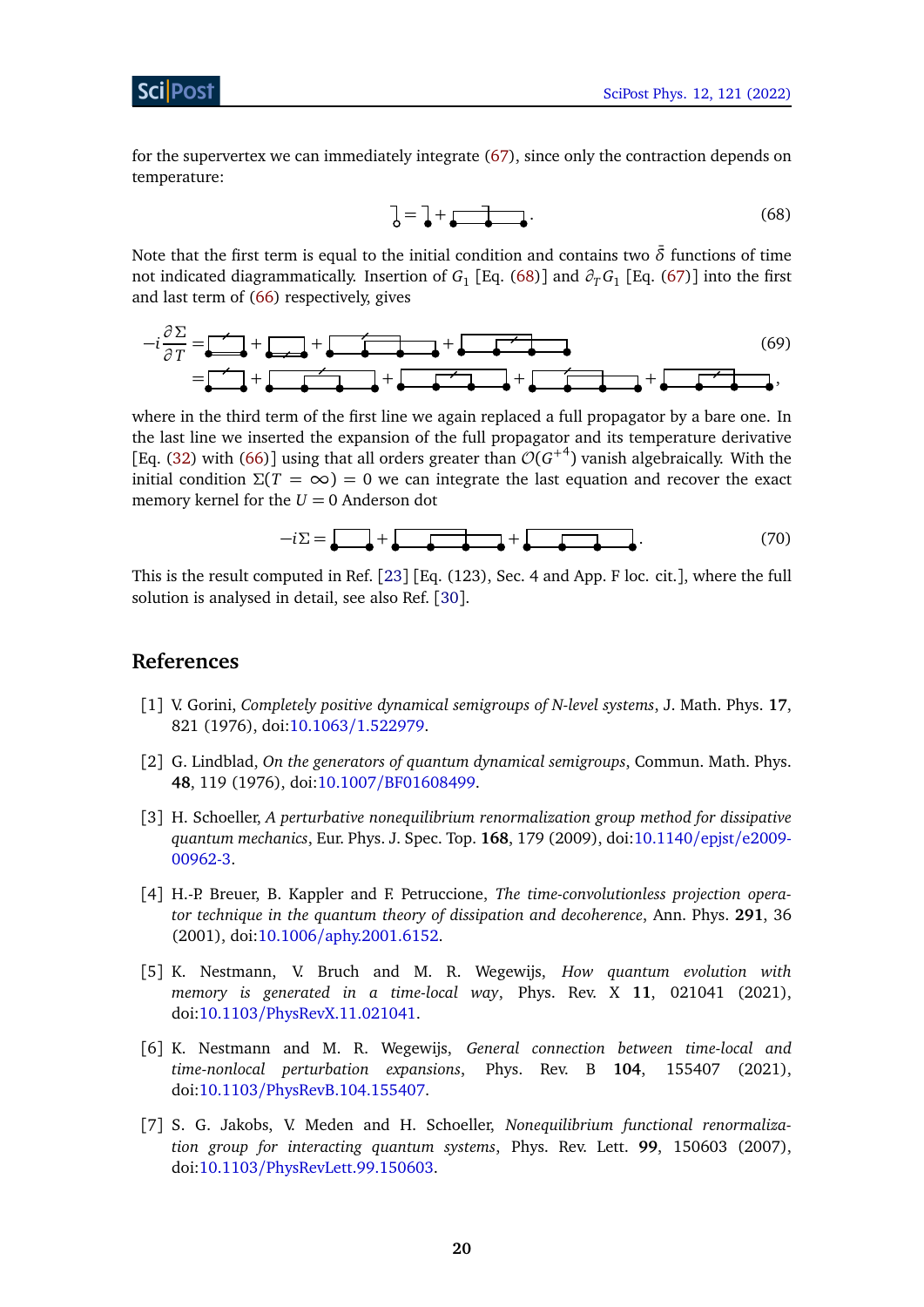- <span id="page-20-11"></span>[8] J. Eckel, F. Heidrich-Meisner, S. G. Jakobs, M. Thorwart, M. Pletyukhov and R. Egger, *Comparative study of theoretical methods for non-equilibrium quantum transport*, New J. Phys. **12**, 043042 (2010), doi:10.1088/[1367-2630](https://doi.org/10.1088/1367-2630/12/4/043042)/12/4/043042.
- <span id="page-20-0"></span>[9] S. G. Jakobs, M. Pletyukhov and H. Schoeller, *Nonequilibrium functional renormalization group with frequency-dependent vertex function: A study of the single-impurity Anderson model*, Phys. Rev. B **81**, 195109 (2010), doi:10.1103/[PhysRevB.81.195109.](https://doi.org/10.1103/PhysRevB.81.195109)
- <span id="page-20-1"></span>[10] F. B. Anders and A. Schiller, *Real-time dynamics in quantum-impurity systems: A timedependent numerical renormalization-group approach*, Phys. Rev. Lett. **95**, 196801 (2005), doi:10.1103/[PhysRevLett.95.196801.](https://doi.org/10.1103/PhysRevLett.95.196801)
- <span id="page-20-2"></span>[11] F. B. Anders, *Steady-state currents through nanodevices: A scattering-states numerical renormalization-group approach to open quantum systems*, Phys. Rev. Lett. **101**, 066804 (2008), doi:10.1103/[PhysRevLett.101.066804.](https://doi.org/10.1103/PhysRevLett.101.066804)
- <span id="page-20-3"></span>[12] A. J. Daley, C. Kollath, U. Schollwöck and G. Vidal, *Time-dependent density-matrix renormalization-group using adaptive effective Hilbert spaces*, J. Stat. Mech.: Theor. Exp. P04005 (2004), doi:10.1088/[1742-5468](https://doi.org/10.1088/1742-5468/2004/04/p04005)/2004/04/p04005.
- <span id="page-20-4"></span>[13] S. R. White and A. E. Feiguin, *Real-time evolution using the density matrix renormalization group*, Phys. Rev. Lett. **93**, 076401 (2004), doi:10.1103/[PhysRevLett.93.076401.](https://doi.org/10.1103/PhysRevLett.93.076401)
- <span id="page-20-5"></span>[14] J. E. Han and R. J. Heary, *Imaginary-time formulation of steady-state nonequilibrium: Application to strongly correlated transport*, Phys. Rev. Lett. **99**, 236808 (2007), doi:10.1103/[PhysRevLett.99.236808.](https://doi.org/10.1103/PhysRevLett.99.236808)
- <span id="page-20-6"></span>[15] S. Weiss, J. Eckel, M. Thorwart and R. Egger, *Iterative real-time path integral approach to nonequilibrium quantum transport*, Phys. Rev. B **77**, 195316 (2008), doi:10.1103/[PhysRevB.77.195316.](https://doi.org/10.1103/PhysRevB.77.195316)
- <span id="page-20-7"></span>[16] L. Magazzù and M. Grifoni, *Feynman-Vernon influence functional approach to quantum transport in interacting nanojunctions: An analytical hierarchical study*, [arXiv:2104.14497.](https://arxiv.org/abs/2104.14497)
- <span id="page-20-8"></span>[17] M. Pletyukhov and H. Schoeller, *Nonequilibrium Kondo model: Crossover from weak to strong coupling*, Phys. Rev. Lett. **108**, 260601 (2012), doi:10.1103/[PhysRevLett.108.260601.](https://doi.org/10.1103/PhysRevLett.108.260601)
- <span id="page-20-9"></span>[18] O. Kashuba, D. M. Kennes, M. Pletyukhov, V. Meden and H. Schoeller, *Quench dynamics of a dissipative quantum system: A renormalization group study*, Phys. Rev. B **88**, 165133 (2013), doi:10.1103/[PhysRevB.88.165133.](https://doi.org/10.1103/PhysRevB.88.165133)
- [19] F. Reininghaus, M. Pletyukhov and H. Schoeller, *Kondo model in nonequilibrium: Interplay between voltage, temperature, and crossover from weak to strong coupling*, Phys. Rev. B **90**, 085121 (2014), doi:10.1103/[PhysRevB.90.085121.](https://doi.org/10.1103/PhysRevB.90.085121)
- <span id="page-20-12"></span>[20] C. J. Lindner and H. Schoeller, *Dissipative quantum mechanics beyond the Bloch-Redfield approximation: A consistent weak-coupling expansion of the Ohmic spin boson model at arbitrary bias*, Phys. Rev. B **98**, 115425 (2018), doi:10.1103/[PhysRevB.98.115425.](https://doi.org/10.1103/PhysRevB.98.115425)
- <span id="page-20-10"></span>[21] C. J. Lindner, F. B. Kugler, V. Meden and H. Schoeller, *Renormalization group transport theory for open quantum systems: Charge fluctuations in multilevel quantum dots in and out of equilibrium*, Phys. Rev. B **99**, 205142 (2019), doi:10.1103/[PhysRevB.99.205142.](https://doi.org/10.1103/PhysRevB.99.205142)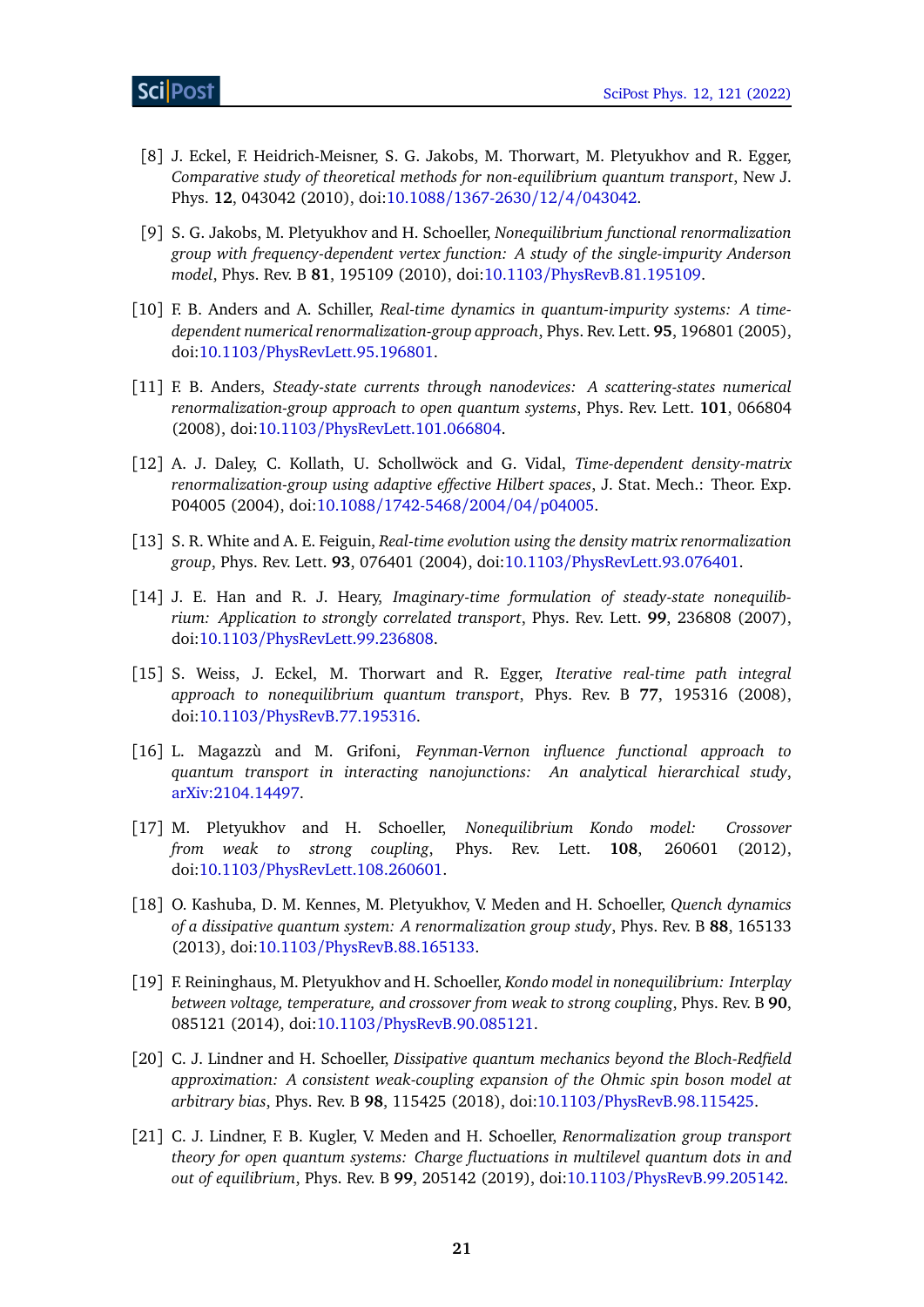- <span id="page-21-0"></span>[22] R. B. Saptsov and M. R. Wegewijs, *Fermionic superoperators for zero-temperature nonlinear transport: Real-time perturbation theory and renormalization group for Anderson quantum dots*, Phys. Rev. B **86**, 235432 (2012), doi:10.1103/[PhysRevB.86.235432.](https://doi.org/10.1103/PhysRevB.86.235432)
- <span id="page-21-1"></span>[23] R. B. Saptsov and M. R. Wegewijs, *Time-dependent quantum transport: Causal superfermions, exact fermion-parity protected decay modes, and Pauli exclusion principle for mixed quantum states*, Phys. Rev. B **90**, 045407 (2014), doi:10.1103/[PhysRevB.90.045407.](https://doi.org/10.1103/PhysRevB.90.045407)
- <span id="page-21-2"></span>[24] T. Prosen, *Third quantization: A general method to solve master equations for quadratic open Fermi systems*, New J. Phys. **10**, 043026 (2008), doi[:10.1088](https://doi.org/10.1088/1367-2630/10/4/043026)/1367- 2630/10/4/[043026.](https://doi.org/10.1088/1367-2630/10/4/043026)
- <span id="page-21-3"></span>[25] J. Schulenborg, R. B. Saptsov, F. Haupt, J. Splettstoesser and M. R. Wegewijs, *Fermionparity duality and energy relaxation in interacting open systems*, Phys. Rev. B **93**, 081411 (2016), doi:10.1103/[PhysRevB.93.081411.](https://doi.org/10.1103/PhysRevB.93.081411)
- <span id="page-21-4"></span>[26] J. Schulenborg, J. Splettstoesser and M. R. Wegewijs, *Duality for open fermion systems: Energy-dependent weak coupling and quantum master equations*, Phys. Rev. B **98**, 235405 (2018), doi:10.1103/[PhysRevB.98.235405.](https://doi.org/10.1103/PhysRevB.98.235405)
- <span id="page-21-5"></span>[27] V. Bruch, K. Nestmann, J. Schulenborg and M. Wegewijs, *Fermionic duality: General symmetry of open systems with strong dissipation and memory*, SciPost Phys. **11**, 053 (2021), doi:10.21468/[SciPostPhys.11.3.053.](https://doi.org/10.21468/SciPostPhys.11.3.053)
- <span id="page-21-6"></span>[28] J. König, H. Schoeller and G. Schön, *Zero-bias anomalies and bosonassisted tunneling through quantum dots*, Phys. Rev. Lett. **76**, 1715 (1996), doi:10.1103/[PhysRevLett.76.1715.](https://doi.org/10.1103/PhysRevLett.76.1715)
- <span id="page-21-7"></span>[29] M. Leijnse and M. R. Wegewijs, *Kinetic equations for transport through single-molecule transistors*, Phys. Rev. B **78**, 235424 (2008), doi:10.1103/[PhysRevB.78.235424.](https://doi.org/10.1103/PhysRevB.78.235424)
- <span id="page-21-8"></span>[30] V. Reimer, M. R. Wegewijs, K. Nestmann and M. Pletyukhov, *Five approaches to exact open-system dynamics: Complete positivity, divisibility, and time-dependent observables*, J. Chem. Phys. **151**, 044101 (2019), doi:10.1063/[1.5094412.](https://doi.org/10.1063/1.5094412)
- <span id="page-21-9"></span>[31] L. Li, M. J.W. Hall and H. M. Wiseman, *Concepts of quantum non-Markovianity: A hierarchy*, Phys. Rep. **759**, 1 (2018), doi:10.1016/[j.physrep.2018.07.001.](https://doi.org/10.1016/j.physrep.2018.07.001)
- <span id="page-21-10"></span>[32] K. G. Wilson, *The renormalization group: Critical phenomena and the Kondo problem*, Rev. Mod. Phys. **47**, 773 (1975), doi:10.1103/[RevModPhys.47.773.](https://doi.org/10.1103/RevModPhys.47.773)
- <span id="page-21-11"></span>[33] S. Nakajima, *On quantum theory of transport phenomena*, Prog. Theor. Phys. **20**, 948 (1958), doi:10.1143/[PTP.20.948.](https://doi.org/10.1143/PTP.20.948)
- <span id="page-21-12"></span>[34] R. Zwanzig, *Ensemble method in the theory of irreversibility*, J. Chem. Phys. **33**, 1338 (1960), doi:10.1063/[1.1731409.](https://doi.org/10.1063/1.1731409)
- <span id="page-21-13"></span>[35] J. König, J. Schmid, H. Schoeller and G. Schön, *Resonant tunneling through ultrasmall quantum dots: Zero-bias anomalies, magnetic-field dependence, and boson-assisted transport*, Phys. Rev. B **54**, 16820 (1996), doi:10.1103/[PhysRevB.54.16820.](https://doi.org/10.1103/PhysRevB.54.16820)
- <span id="page-21-14"></span>[36] J. Maciejko, J. Wang and H. Guo, *Time-dependent quantum transport far from equilibrium: An exact nonlinear response theory*, Phys. Rev. B **74**, 085324 (2006), doi:10.1103/[PhysRevB.74.085324.](https://doi.org/10.1103/PhysRevB.74.085324)